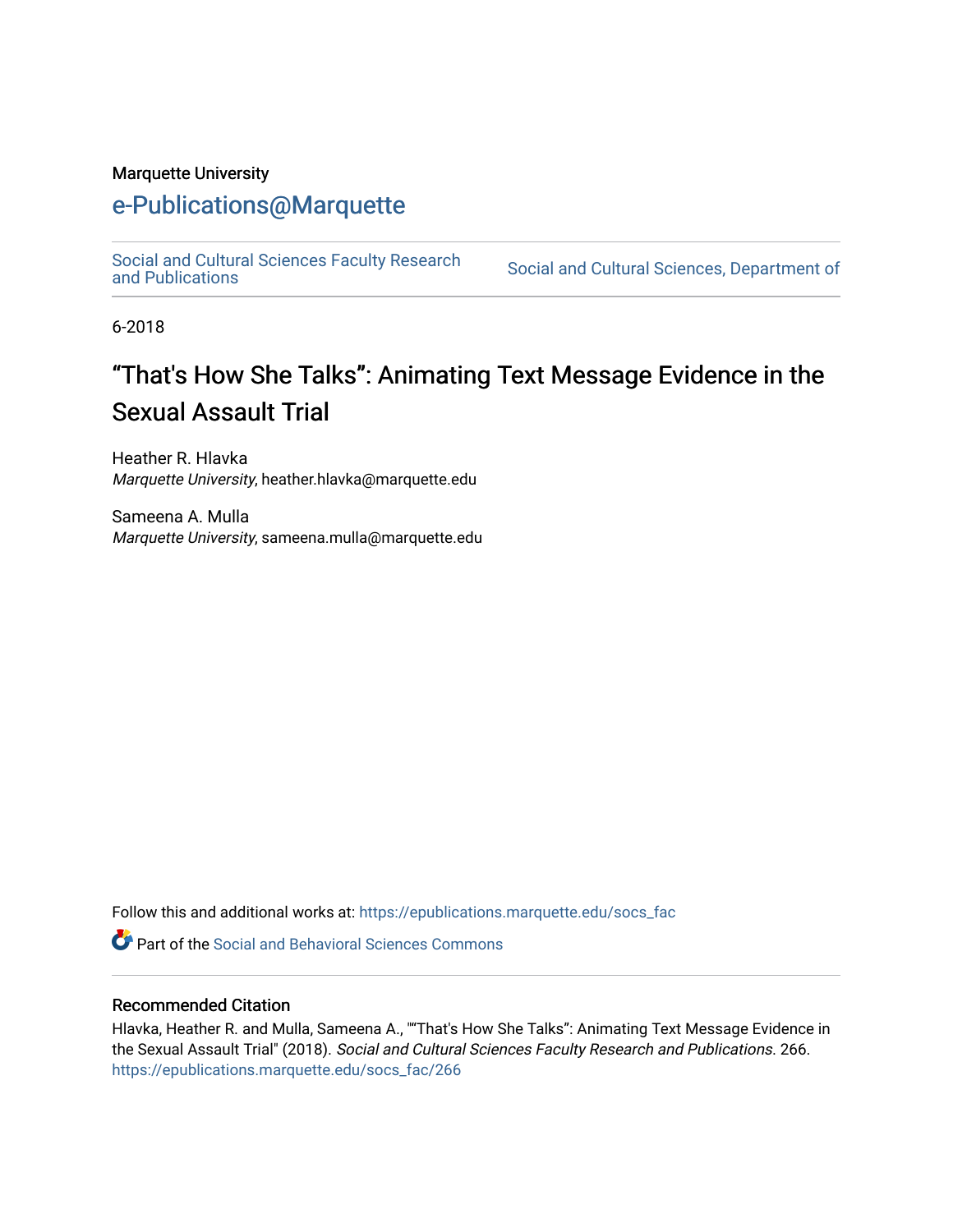#### **Marquette University**

# **e-Publications@Marquette**

## *Social and Cultural Sciences Faculty Research and Publications/College of Arts and Sciences*

*This paper is NOT THE PUBLISHED VERSION;* **but the author's final, peer-reviewed manuscript.** The published version may be accessed by following the link in the citation below.

*Law and Society Review*, Vol. 52, No. 2 (June, 2018): 401-435. DOI. This article is © Wiley and permission has been granted for this version to appear in [e-Publications@Marquette.](http://epublications.marquette.edu/) Wiley does not grant permission for this article to be further copied/distributed or hosted elsewhere without the express permission from Wiley.

# "That's How She Talks": Animating Text Message Evidence in the Sexual Assault Trial

#### **Heather R. Hlavka**

Criminology and Law Studies, Department of Social and Cultural Sciences, Marquette University.

#### **Sameena Mulla**

Anthropology, Department of Social and Cultural Sciences, Marquette University

### Abstract

This ethnographic study of criminal sexual assault adjudication shows how prosecutors, defense attorneys, and witnesses animate text message evidence. In contrast to other forms of courtroom testimony, text messages function as multiauthored representations of recorded correspondence in the past. Attorneys and witnesses animate texts authored by or said to characterize persons represented at trial. By whom and how the texts are animated shapes trial processes. Through a detailed comparative case analysis of two Milwaukee, WI, sexual assault trials, this article attends to the process by which text messages are said to personify or characterize authors' meaning and intent. This animation of electronically transmitted text speaks to credibility and variably emphasizes a witness's place within gendered and racialized cultural norms. Rather than unsettling the trope of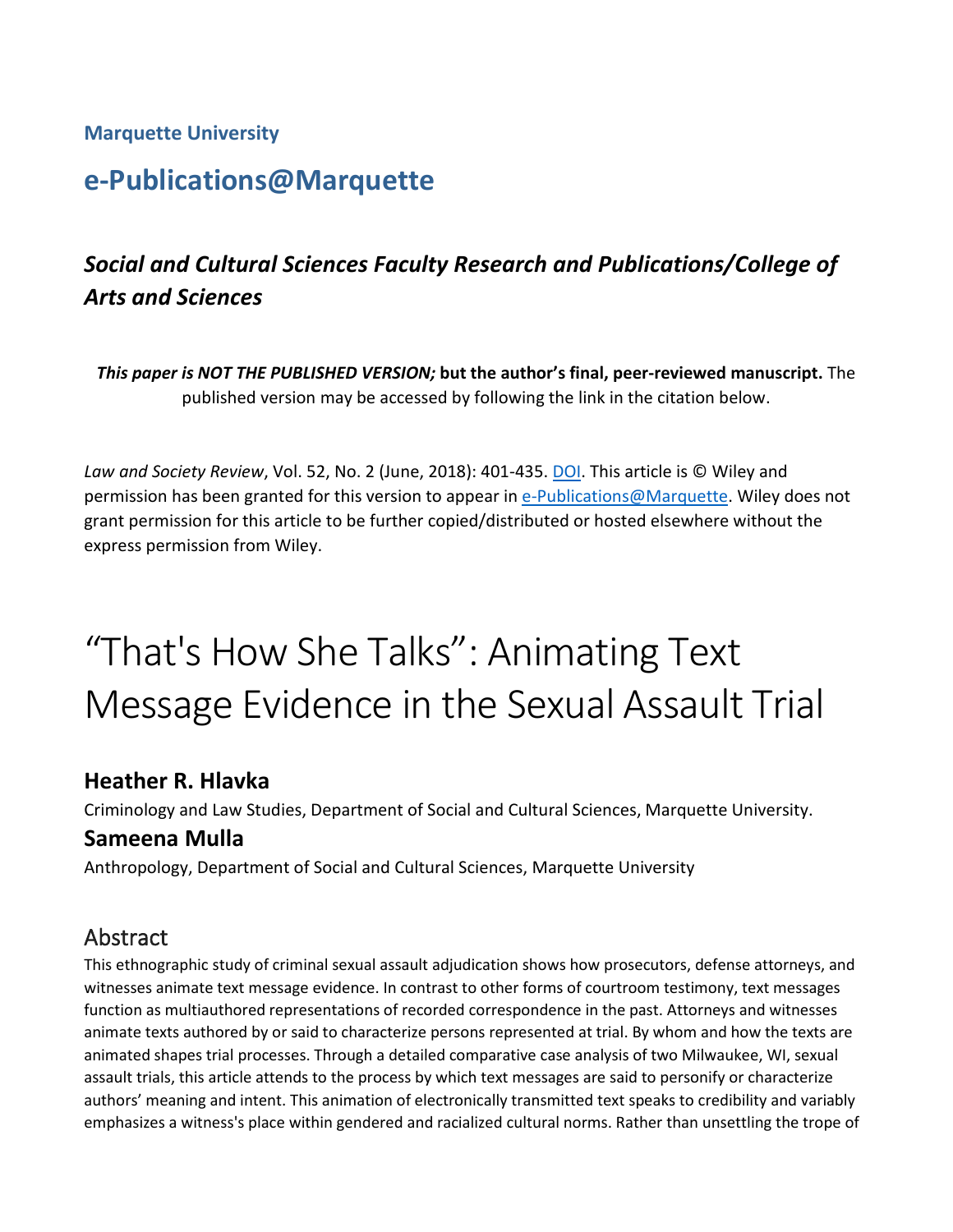"he said, she said," text messages become contested evidence animated by court actors within contexts of longstanding cultural narratives of sexual victimization and offending.

#### Introduction and Background

"There's no video, no injury. It's purely one hundred percent 'he said, she said.' They had a terrible relationship. They were nasty to each other and they don't get along well, probably never will. But there is no evidence to support the state's case, other than their words." (Defense Attorney in State v. Lee, 2013)

An oft invoked trope in cases of sexual violence, "he said, she said," suggests that without third-party eye witness testimony or material evidence, sexual assault allegations rest on conflicting reports provided by victims and alleged perpetrators. Scholars thus argue that questions about witness credibility, particularly of victimwitnesses, are critical sites of legal decision-making "at a number of stages in the handling of sexual assault cases" (Frohmann [ [22\]](https://0-web-b-ebscohost-com.libus.csd.mu.edu/ehost/detail/detail?vid=2&sid=a1f9e709-a899-4c8a-8212-d7889a778fc0%40sessionmgr101&bdata=JnNpdGU9ZWhvc3QtbGl2ZQ%3d%3d#bib22) : 213). Developing the concept of intersectionality, legal scholar Kimberlé Crenshaw  $([12] : 1244)$  $([12] : 1244)$  $([12] : 1244)$  urged scholars to consider, "the various ways in which race and gender intersect in shaping structural, political, and representational aspects of violence against women of color." Courtroom practices constitute one site in which we can consider how structural forces shape the experiences of trial participants, as racializing practices are "in the everyday workings 'in [criminal courts]'—in the interaction and social exchanges that define the experience of institutions" (Gonzalez Van Cleve  $[28]$  $[28]$  : 5). Indeed, jurors' assessment of witness testimony often does not focus solely on the content of testimony but rather on extralegal factors including complainants' behavior before the alleged sexual assault (Estrich  $[17]$  $[17]$ ; Frohmann  $[22]$  $[22]$   $[21]$  $[21]$ ; Konradi  $[36]$  $[36]$ ; Matoesian [[37\]](https://0-web-b-ebscohost-com.libus.csd.mu.edu/ehost/detail/detail?vid=2&sid=a1f9e709-a899-4c8a-8212-d7889a778fc0%40sessionmgr101&bdata=JnNpdGU9ZWhvc3QtbGl2ZQ%3d%3d#bib37); Taslitz [[48\]](https://0-web-b-ebscohost-com.libus.csd.mu.edu/ehost/detail/detail?vid=2&sid=a1f9e709-a899-4c8a-8212-d7889a778fc0%40sessionmgr101&bdata=JnNpdGU9ZWhvc3QtbGl2ZQ%3d%3d#bib48) ) and persuasive cues such as nonverbal behaviors (Chaiken [[7\]](https://0-web-b-ebscohost-com.libus.csd.mu.edu/ehost/detail/detail?vid=2&sid=a1f9e709-a899-4c8a-8212-d7889a778fc0%40sessionmgr101&bdata=JnNpdGU9ZWhvc3QtbGl2ZQ%3d%3d#bib7); Ellison and Munro [ [15\]](https://0-web-b-ebscohost-com.libus.csd.mu.edu/ehost/detail/detail?vid=2&sid=a1f9e709-a899-4c8a-8212-d7889a778fc0%40sessionmgr101&bdata=JnNpdGU9ZWhvc3QtbGl2ZQ%3d%3d#bib15) ). Sexual assault trial practice is particularly reliant on corroborative evidence and credibility assessments (Corrigan  $[9]$  $[9]$ ,  $[10]$  $[10]$ ; Frohmann  $[22]$  $[22]$   $[21]$  $[21]$ ), despite feminist legal reforms in the 1980s and 1990s that removed corroborative evidentiary standards from rape statutes (Bevacqua  $[2]$  $[2]$ ). Electronic technology (e.g., cellular telephones, the Internet, social networking sites) has created new sites for social interaction and communication across a range of social sectors (Horst and Miller [ [33\]](https://0-web-b-ebscohost-com.libus.csd.mu.edu/ehost/detail/detail?vid=2&sid=a1f9e709-a899-4c8a-8212-d7889a778fc0%40sessionmgr101&bdata=JnNpdGU9ZWhvc3QtbGl2ZQ%3d%3d#bib33) ), providing new forms of evidence that are able to bring previously private scenes and conversations to life in a court of law. Research suggests that to interpret testimony, including these private scenes and conversations, jurors often consider witnesses' age, gender, and ethnicity (Brodsky et al.  $[3]$  $[3]$ ; Bunt  $[5]$  $[5]$ ; Nagle et al.  $[41]$  $[41]$ ). This article examines credibility in "the everyday workings" of criminal courts as they engage with text messaging evidence in sexual assault prosecution.

Scholars have revisited evidentiary rules following an influx of instant messaging and posts from social media sites such as Facebook and Twitter introduced as evidence into U.S. courts (Kessler [[35\]](https://0-web-b-ebscohost-com.libus.csd.mu.edu/ehost/detail/detail?vid=2&sid=a1f9e709-a899-4c8a-8212-d7889a778fc0%40sessionmgr101&bdata=JnNpdGU9ZWhvc3QtbGl2ZQ%3d%3d#bib35); Uncel [[49\]](https://0-web-b-ebscohost-com.libus.csd.mu.edu/ehost/detail/detail?vid=2&sid=a1f9e709-a899-4c8a-8212-d7889a778fc0%40sessionmgr101&bdata=JnNpdGU9ZWhvc3QtbGl2ZQ%3d%3d#bib49)). Judges have noted that email and text messages are common forms of evidence (Kessler [[35\]](https://0-web-b-ebscohost-com.libus.csd.mu.edu/ehost/detail/detail?vid=2&sid=a1f9e709-a899-4c8a-8212-d7889a778fc0%40sessionmgr101&bdata=JnNpdGU9ZWhvc3QtbGl2ZQ%3d%3d#bib35)). Legal scholars argue that the admissibility of text messaging evidence follows the standards of earlier telecommunications (Finkelstein and Storch  $[18]$  $[18]$ ; Frieden and Murray  $[20]$  $[20]$ ; Goode  $[29]$  $[29]$ ; Grant  $[30]$  $[30]$ ). Federal Rules of Evidence were designed with flexibility in mind so that social media and other digital technologies require admittance under standards that address relevancy, authentication, and probative value (Frieden and Murray [ [20\]](https://0-web-b-ebscohost-com.libus.csd.mu.edu/ehost/detail/detail?vid=2&sid=a1f9e709-a899-4c8a-8212-d7889a778fc0%40sessionmgr101&bdata=JnNpdGU9ZWhvc3QtbGl2ZQ%3d%3d#bib20) ; Uncel [ [49\]](https://0-web-b-ebscohost-com.libus.csd.mu.edu/ehost/detail/detail?vid=2&sid=a1f9e709-a899-4c8a-8212-d7889a778fc0%40sessionmgr101&bdata=JnNpdGU9ZWhvc3QtbGl2ZQ%3d%3d#bib49) ). Judges treat authentication of digital evidence similarly to other types of evidence, and court challenges are rarely based on reliability or authenticity (e.g., Daubert grounds) but rather on procedural grounds or credibility (Kessler [ [35\]](https://0-web-b-ebscohost-com.libus.csd.mu.edu/ehost/detail/detail?vid=2&sid=a1f9e709-a899-4c8a-8212-d7889a778fc0%40sessionmgr101&bdata=JnNpdGU9ZWhvc3QtbGl2ZQ%3d%3d#bib35) ; Van Buskirk and Liu [ [50\]](https://0-web-b-ebscohost-com.libus.csd.mu.edu/ehost/detail/detail?vid=2&sid=a1f9e709-a899-4c8a-8212-d7889a778fc0%40sessionmgr101&bdata=JnNpdGU9ZWhvc3QtbGl2ZQ%3d%3d#bib50) ). Beyond the evidentiary issues, however, little sociolegal scholarship has investigated how text messages are animated during adjudicative processes, even as courts are increasingly striving to make sense of text transcripts (Kessler  $[35]$  $[35]$ ; Uncel  $[49]$  $[49]$ ). Like any form of evidence introduced at trial, the text messaging transcript has little intrinsic weight (Conley and O'Barr [ [8\]](https://0-web-b-ebscohost-com.libus.csd.mu.edu/ehost/detail/detail?vid=2&sid=a1f9e709-a899-4c8a-8212-d7889a778fc0%40sessionmgr101&bdata=JnNpdGU9ZWhvc3QtbGl2ZQ%3d%3d#bib8) ). We argue that it is only when prosecution and defense counsel inventively deploy text messages that it becomes a form of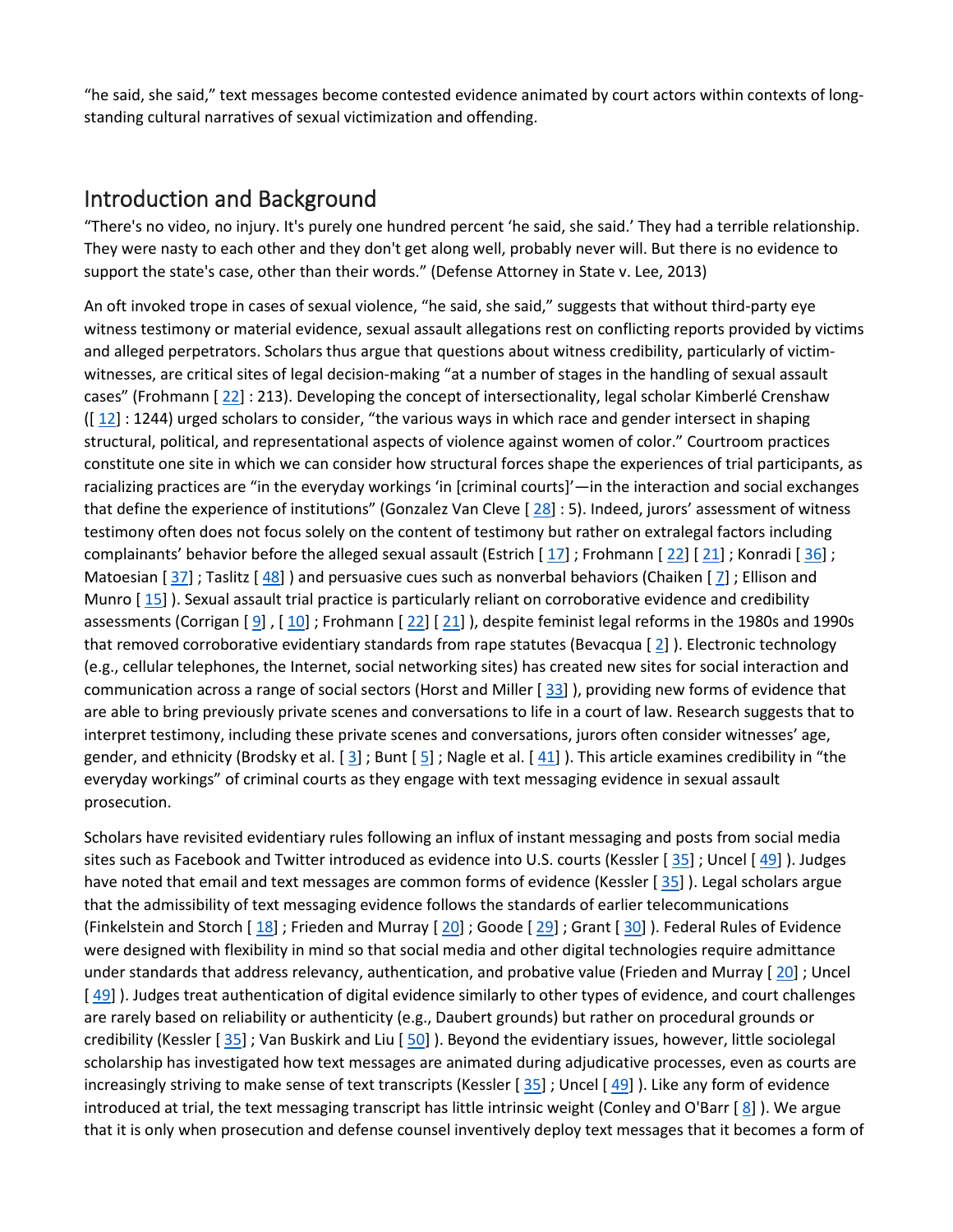corroborative evidence. Legal scholars reason that focused analysis of the trial reveals how law's unwritten rules are implemented in everyday trial practices (Burns et al. [[4\]](https://0-web-b-ebscohost-com.libus.csd.mu.edu/ehost/detail/detail?vid=2&sid=a1f9e709-a899-4c8a-8212-d7889a778fc0%40sessionmgr101&bdata=JnNpdGU9ZWhvc3QtbGl2ZQ%3d%3d#bib4)). As a recent and now ubiquitous form of everyday communication, text message transcripts demonstrate how law's unwritten rules function within sexual assault adjudication, drawing upon existing social norms around race, gender, and class.

This ethnographic study of criminal sexual assault trials shows how prosecutors, defense attorneys, and witnesses animate written texts to address contested legal facts and witness credibility. In contrast to other forms of witness testimony and material evidence, text messages are interpretable as demonstrations of talk. Namely, text message transcripts consist of messages exchanged between two or more actors (or authors). Animating text messages in trial includes the often strategic enunciating and performance of electronically transmitted text in court in order to personify or characterize both authors' meaning and intent. These performances speak to questions of witness credibility by representing both the words and characterization of witnesses. Text messages are recorded and preserved communication, distinct from memory recalled on the stand or material documents recorded for official purposes and by institutional personnel (e.g., police records, medical exams, and forensic reports). Court officers introduce text messages authored by adjudicants and witnesses as a form of authentic evidence used to corroborate or dispute particular elements of the "he said, she said" story. Text messages are also unique from letters or electronic mail in important ways. In our contemporary social world, the mobile phone represents the immediate capacity to communicate from anywhere via direct contact and turn-by-turn interaction (Katz and Aakhus [[34\]](https://0-web-b-ebscohost-com.libus.csd.mu.edu/ehost/detail/detail?vid=2&sid=a1f9e709-a899-4c8a-8212-d7889a778fc0%40sessionmgr101&bdata=JnNpdGU9ZWhvc3QtbGl2ZQ%3d%3d#bib34)). Mobile technologies have modified the communication environment, altering the traditional nature of public and private space and relationships. It is the immediate and often intense interaction that is pivotal to understanding text message communication. The dually authored text message transcript is often time-stamped, and the swift nature of communication seems to unfold in short periods, with participants able to send several messages back and forth within seconds. Research demonstrates that the tone and cadence of the transcript is intersubjectively crafted (Gershon [ [25\]](https://0-web-b-ebscohost-com.libus.csd.mu.edu/ehost/detail/detail?vid=2&sid=a1f9e709-a899-4c8a-8212-d7889a778fc0%40sessionmgr101&bdata=JnNpdGU9ZWhvc3QtbGl2ZQ%3d%3d#bib25) ). In comparison, letters and emails are most often single-authored and have longer correspondence lags, and do not reflect the coauthored features that text message transcripts exhibit.

Cultural narratives remain crucial to understanding trial and legal outcomes as they often rest on the veracity of the victim's narrative (Estrich  $[17]$  $[17]$ ; Flood  $[19]$  $[19]$ ). Sexual assault adjudication has long relied on the cultural scaffolding of gender and sexuality (Gavey  $[24]$  $[24]$ ) including heteronormative, patriarchal, and racialized discourses (Bunt [ [5\]](https://0-web-b-ebscohost-com.libus.csd.mu.edu/ehost/detail/detail?vid=2&sid=a1f9e709-a899-4c8a-8212-d7889a778fc0%40sessionmgr101&bdata=JnNpdGU9ZWhvc3QtbGl2ZQ%3d%3d#bib5) ; Estrich [ [17\]](https://0-web-b-ebscohost-com.libus.csd.mu.edu/ehost/detail/detail?vid=2&sid=a1f9e709-a899-4c8a-8212-d7889a778fc0%40sessionmgr101&bdata=JnNpdGU9ZWhvc3QtbGl2ZQ%3d%3d#bib17) ; Flood [ [19\]](https://0-web-b-ebscohost-com.libus.csd.mu.edu/ehost/detail/detail?vid=2&sid=a1f9e709-a899-4c8a-8212-d7889a778fc0%40sessionmgr101&bdata=JnNpdGU9ZWhvc3QtbGl2ZQ%3d%3d#bib19) ; Frohmann [ [21\]](https://0-web-b-ebscohost-com.libus.csd.mu.edu/ehost/detail/detail?vid=2&sid=a1f9e709-a899-4c8a-8212-d7889a778fc0%40sessionmgr101&bdata=JnNpdGU9ZWhvc3QtbGl2ZQ%3d%3d#bib21) ; Gonzalez Van Cleve [ [28\]](https://0-web-b-ebscohost-com.libus.csd.mu.edu/ehost/detail/detail?vid=2&sid=a1f9e709-a899-4c8a-8212-d7889a778fc0%40sessionmgr101&bdata=JnNpdGU9ZWhvc3QtbGl2ZQ%3d%3d#bib28) ; Konradi [ [36\]](https://0-web-b-ebscohost-com.libus.csd.mu.edu/ehost/detail/detail?vid=2&sid=a1f9e709-a899-4c8a-8212-d7889a778fc0%40sessionmgr101&bdata=JnNpdGU9ZWhvc3QtbGl2ZQ%3d%3d#bib36) ; Matoesian  $[37]$  $[37]$ ; Taslitz  $[48]$  $[48]$ ). Depending on these discourses, attorneys provide the legally compelling narratives that convince jurors and judges of the victim's credibility (Schafran  $[45]$  $[45]$ ; Taslitz  $[48]$  $[48]$ ). They employ rape myths as "the culturally pervasive tales of proper intergender sexual behavior that affect the crafting of courtroom and rape narratives at trials" in ways that are likely to resonate with jurors (Taslitz [ [48\]](https://0-web-b-ebscohost-com.libus.csd.mu.edu/ehost/detail/detail?vid=2&sid=a1f9e709-a899-4c8a-8212-d7889a778fc0%40sessionmgr101&bdata=JnNpdGU9ZWhvc3QtbGl2ZQ%3d%3d#bib48) : 19). Prosecutors and defense counsel differentially attach rape myths to adjudicants when considering charging and trial decisions (Frohmann 1991, 1997). Weighing the challenges for women witnesses during domestic violence trials, Schafran ([ [45\]](https://0-web-b-ebscohost-com.libus.csd.mu.edu/ehost/detail/detail?vid=2&sid=a1f9e709-a899-4c8a-8212-d7889a778fc0%40sessionmgr101&bdata=JnNpdGU9ZWhvc3QtbGl2ZQ%3d%3d#bib45) ) characterized the credibility challenges faced with a tripartite typology that included collective credibility, contextual credibility, and consequential credibility. Collective credibility, as Schafran defined it, rests in belonging to a sector of society that is generally well regarded and trusted. Based on U.S. custom and law, Schafran argued that women, as a group, are collectively mistrusted and are thus compromised in their collective credibility. Schafran ( $[45]$  $[45]$ : 6) described contextual credibility as "that [which] depends upon understanding the context of the claim." Just as research on rape myths and trials show, jurors' perceptions and decision-making processes are associated with cultural understandings of sexual assault and social norms. The third category, consequential credibility, requires the adjudicant to have their "harms and injuries taken seriously—not devalued and trivialized" (Schafran  $[45]$  $[45]$ : 41). With case law, Schafran revealed how court outcomes and sentencing decisions historically trivialized the experiences and injuries suffered by women. As a window into a past conversation between adjudicants, text messaging transcripts can speak to collective,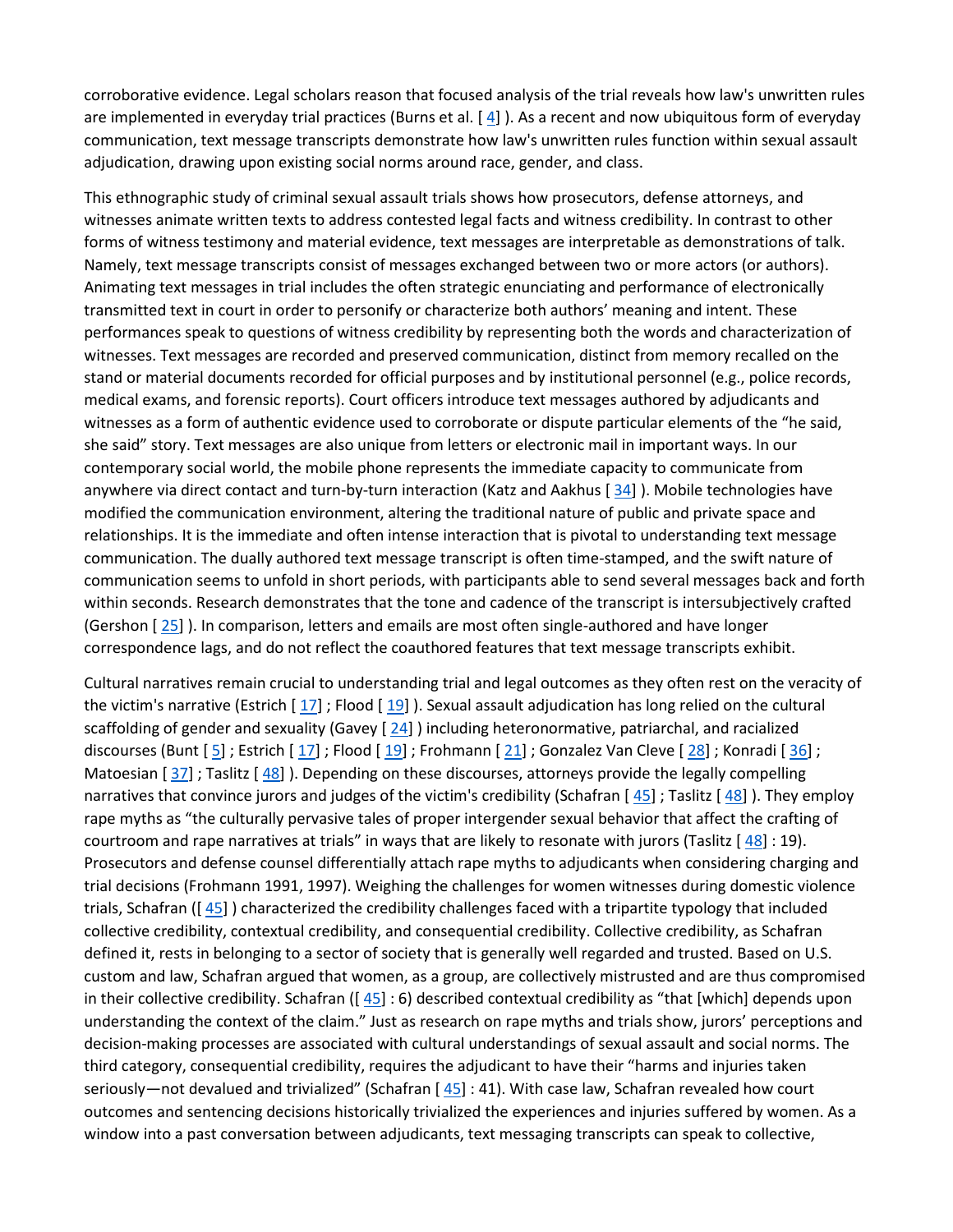contextual, and consequential credibility. Taken together, research on the credibility challenges faced by victim-witnesses in sexual assault trials and the "double dose of rape myths" (Donovan and Williams [[14\]](https://0-web-b-ebscohost-com.libus.csd.mu.edu/ehost/detail/detail?vid=2&sid=a1f9e709-a899-4c8a-8212-d7889a778fc0%40sessionmgr101&bdata=JnNpdGU9ZWhvc3QtbGl2ZQ%3d%3d#bib14) : 98) to which Black and Brown women are often subjected, it is clear that achieving credibility in court depends on intersectional structures and representations (Crenshaw  $[12]$  $[12]$ ). In sexual assault adjudication, texts can shed light on the relationships between adjudicants and depict both the victim-witness and the defendant as more or less sympathetic.

In light of these issues, attorneys face the dilemma of how to animate text messages within the courtroom. We argue that text transcripts hold a unique legal status because they cannot be criticized as incomplete due to shortcomings of memory, or fall into the category of hearsay—two criticisms attorneys often level against courtroom testimony. Texts also complicate the courtroom narrative of "he said, she said," as they transform recalled speech into recorded transcript. The two Milwaukee County sexual assault cases examined in this article provide an in-depth account of how witnesses animate messages authored by themselves and others, and how attorneys are in the unique position to present and contextualize text messaging evidence by selecting when and by whom the transcript is read at trial. We demonstrate how animating text messages often emphasize witnesses' collective credibility and thus their place within gendered, racialized, and familial cultural norms so that juries and judges can assess adjudicants' contextual and consequential credibility.

Considering these forms of talk from an interactionist framework, Goffman's ([ [27\]](https://0-web-b-ebscohost-com.libus.csd.mu.edu/ehost/detail/detail?vid=2&sid=a1f9e709-a899-4c8a-8212-d7889a778fc0%40sessionmgr101&bdata=JnNpdGU9ZWhvc3QtbGl2ZQ%3d%3d#bib27) ) participant roles of author, animator, and principal help to situate the production of testimony. We recognize the original sender of the text message as one of the "authors" of the transcript, while the person who reads the text in court is the "animator" (Goffman [ [27\]](https://0-web-b-ebscohost-com.libus.csd.mu.edu/ehost/detail/detail?vid=2&sid=a1f9e709-a899-4c8a-8212-d7889a778fc0%40sessionmgr101&bdata=JnNpdGU9ZWhvc3QtbGl2ZQ%3d%3d#bib27) : 144). By revealing and interpreting past moments to the jury, the work of the animator reading the text messages of the author may directly impact both the victim-witness and the defendant, both considered "principals" in Goffman's framework. The principal is "someone whose position is established by the words that are spoken, someone whose beliefs have been told, someone who is committed to what the words say" (Goffman  $[27]$  $[27]$ : 144). Thus, the jury are also among the principals in Goffman's framework, as they are listening and observing, and required to formally make a disposition in the legal case. In this article, we consider the various principals in the courtroom, focusing on how text messages are articulated as evidence of individual positions and beliefs. By whom and how the text message is animated matters according to tone, emotional inflection, temporality, and quality of delivery. We suggest that the jury's perception of the content of text messages is affected as much by the animator's performance as it is by the animator's social role and position (Frohmann [ [21\]](https://0-web-b-ebscohost-com.libus.csd.mu.edu/ehost/detail/detail?vid=2&sid=a1f9e709-a899-4c8a-8212-d7889a778fc0%40sessionmgr101&bdata=JnNpdGU9ZWhvc3QtbGl2ZQ%3d%3d#bib21) ; Powell et al. [ [44\]](https://0-web-b-ebscohost-com.libus.csd.mu.edu/ehost/detail/detail?vid=2&sid=a1f9e709-a899-4c8a-8212-d7889a778fc0%40sessionmgr101&bdata=JnNpdGU9ZWhvc3QtbGl2ZQ%3d%3d#bib44) ). Unlike other forms of material evidence and courtroom testimony, the author, animator, and principal of text messages are not one and the same. Therefore, the attorneys' decisions of how to animate text messaging transcripts, transforming them from written to spoken form, impacts their reception.

The text messages analyzed in each case position the victim-witness in relation to the defendant and provide a lens through which the trier of fact must assess credibility. Depending upon the animator, the text messages in each case are simultaneously deployed as paralleling, contesting, or corroborating memory (Campbell  $[6]$  $[6]$ ), while always understood through broader cultural discourses (Matoesian [[37\]](https://0-web-b-ebscohost-com.libus.csd.mu.edu/ehost/detail/detail?vid=2&sid=a1f9e709-a899-4c8a-8212-d7889a778fc0%40sessionmgr101&bdata=JnNpdGU9ZWhvc3QtbGl2ZQ%3d%3d#bib37); Taslitz [[48\]](https://0-web-b-ebscohost-com.libus.csd.mu.edu/ehost/detail/detail?vid=2&sid=a1f9e709-a899-4c8a-8212-d7889a778fc0%40sessionmgr101&bdata=JnNpdGU9ZWhvc3QtbGl2ZQ%3d%3d#bib48)). The law of sexual assault, like law in general, operates in relation to cultural norms, or nomos, as Robert Cover ( $\left[\frac{11}{1}\right]$ ) terms it. Sexual assault adjudication is unique in that jurors are asked to consider questions of violence, sexuality, and consent that often rely on their personal understandings of gendered, racialized, and sexualized norms (Flood  $[19]$  $[19]$ ; Frohmann  $[21]$  $[21]$ ; Gavey  $[24]$  $[24]$ ; Konradi  $[36]$  $[36]$ ; Taslitz  $[48]$  $[48]$ ). Building upon Schafran's work on credibility, Hartley's ( $\left[\frac{31}{1}\right]$ : 514) observations about juries in domestic violence trials can be extended to juries in sexual assault prosecutions, as many cases "involving a 'he said, she said' dispute of evidence, a woman's perceived lack of credibility, evidentiary constraints on defendants' prior character and acts, jurors' possible misconceptions […] all present obstacles to prosecuting." In this article, we produce a detailed analysis of two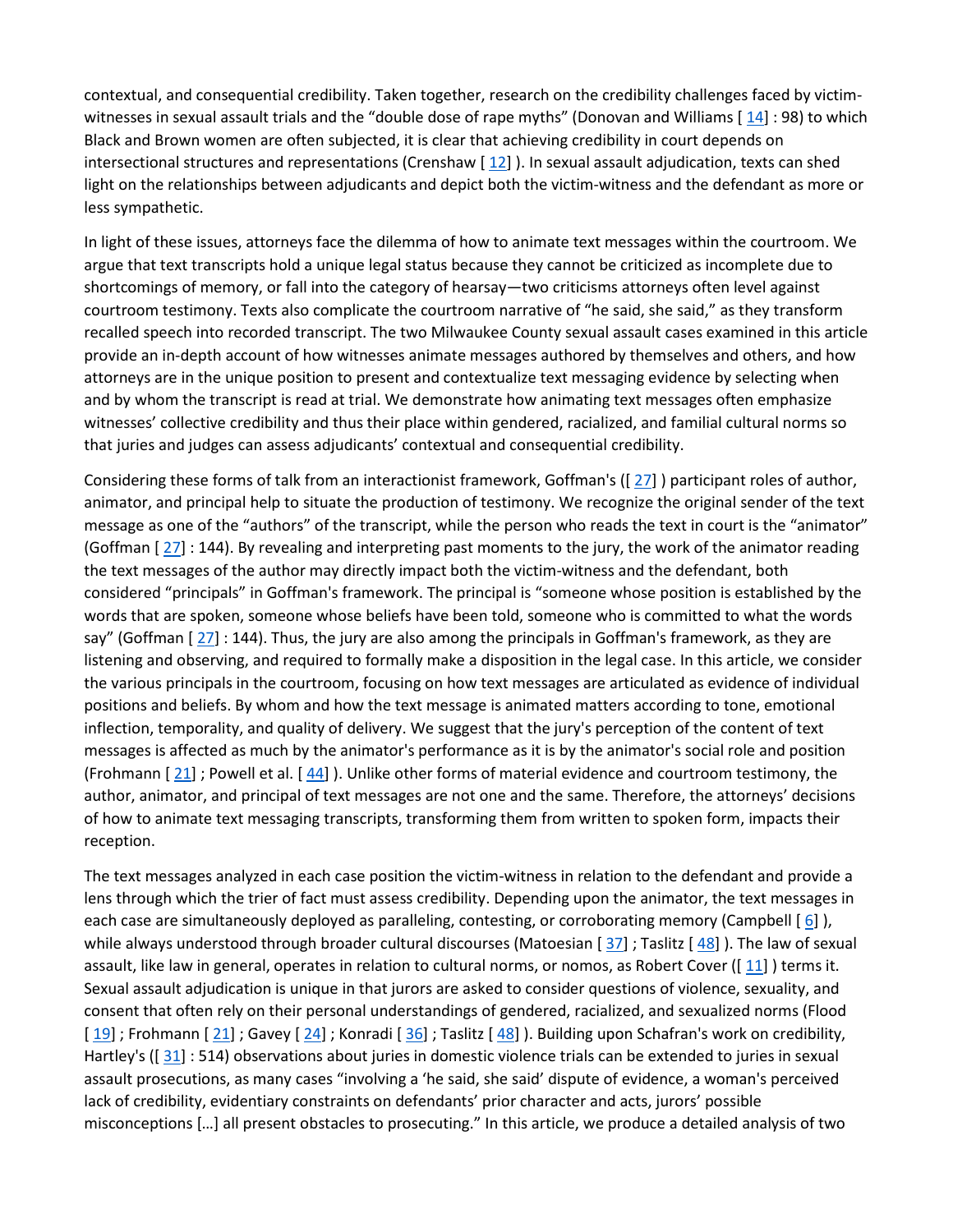trials, State v. Moore and State v. Lee, wherein prosecution was reliant upon text messaging transcripts of conversations between the victim-witness, defendant, and other witnesses to meet the burden of proof. We introduce two victim-witnesses, "Anna" and "Tamee," who are both women of color, and illustrate how their text messages, and those of the defendants, become part of each trial. We show how prosecutors and defense counsel reproduce, and at times, transform text messages into live speech events that play out in front of the jury. While one case results in a conviction and the other results in an acquittal, it is the process through which presenting text messaging evidence reinforces and reproduces cultural narratives of victimization that is significant. Providing a close analysis of the use of texting, we argue that rather than serving to eliminate doubt, current technologies introduce new avenues of interpretation that reinforce long-standing cultural narratives of victimization and sexual offending, with passive victims more likely to be deemed credible and "rapeable" (Konradi [ [36\]](https://0-web-b-ebscohost-com.libus.csd.mu.edu/ehost/detail/detail?vid=2&sid=a1f9e709-a899-4c8a-8212-d7889a778fc0%40sessionmgr101&bdata=JnNpdGU9ZWhvc3QtbGl2ZQ%3d%3d#bib36) ) than victims who are sexualized or appear agentic, oppositional, or angry. Attributes associated with credibility are inextricably intersectional, drawing on gender, race and ethnicity, and, as the analysis below shows, can extend to both victim-witnesses and defendants.

### [Method and Case Selection](https://0-web-b-ebscohost-com.libus.csd.mu.edu/ehost/detail/detail?vid=2&sid=a1f9e709-a899-4c8a-8212-d7889a778fc0%40sessionmgr101&bdata=JnNpdGU9ZWhvc3QtbGl2ZQ%3d%3d#toc)

This article provides a detailed comparative analysis of two sexual assault trials drawn from a larger ethnographic study of felony sexual assault adjudication in Milwaukee, WI, from May 2013 to February 2014.[ [4\]](https://0-web-b-ebscohost-com.libus.csd.mu.edu/ehost/detail/detail?vid=2&sid=a1f9e709-a899-4c8a-8212-d7889a778fc0%40sessionmgr101&bdata=JnNpdGU9ZWhvc3QtbGl2ZQ%3d%3d#bib4) During field research, we observed 643 court hearings and appearances[ [5\]](https://0-web-b-ebscohost-com.libus.csd.mu.edu/ehost/detail/detail?vid=2&sid=a1f9e709-a899-4c8a-8212-d7889a778fc0%40sessionmgr101&bdata=JnNpdGU9ZWhvc3QtbGl2ZQ%3d%3d#bib5) made by or on behalf of defendants in criminal sexual assault cases, including 34 jury trials. Text messages were used as evidence in 6 of the 34 observed trials.[ [6\]](https://0-web-b-ebscohost-com.libus.csd.mu.edu/ehost/detail/detail?vid=2&sid=a1f9e709-a899-4c8a-8212-d7889a778fc0%40sessionmgr101&bdata=JnNpdGU9ZWhvc3QtbGl2ZQ%3d%3d#bib6) Three of the six trials incorporated text messages as the medium of sexual assault disclosure. Examples of text message evidence included single utterances from the victim-witness to other witnesses such as, "Help, I am being kidnapped," or "My cousin just raped me." In two cases, cell phones were additionally used to triangulate GPS coordinates of witnesses or defendants. Two trials in contrast, State v. Lee and State v. Moore, involved extensive testimony about text messages exchanged between the victim-witness, the defendant, and other witnesses as well as multipage transcripts that were introduced as evidentiary exhibits. Prosecutors in both cases introduced text message evidence to illustrate, clarify, and establish case facts and witness credibility. They further told the researchers prior to, and during trials, that they were confident the jurors would find the text messaging evidence supportive of the state's argument.

Unlike the other four trials described above, the prosecutors and defense attorneys in State v. Moore and in State v. Lee submitted lengthy cell phone transcripts of detailed and time-stamped text messages between the victim-witness, the defendant, and other witnesses. State v. Moore and State v. Lee were analyzed using field notes from three observers on the research team[ [7\]](https://0-web-b-ebscohost-com.libus.csd.mu.edu/ehost/detail/detail?vid=2&sid=a1f9e709-a899-4c8a-8212-d7889a778fc0%40sessionmgr101&bdata=JnNpdGU9ZWhvc3QtbGl2ZQ%3d%3d#bib7) and full court transcripts based on the similarities between the cases and their distinct outcomes, allowing for analytical focus on the process. Both cases were tried by the same judge, Rebecca Colin, ideal in a case study approach as this diminished our focus on judicial discretion. Both cases included evidence of documented physical injury,[ [8\]](https://0-web-b-ebscohost-com.libus.csd.mu.edu/ehost/detail/detail?vid=2&sid=a1f9e709-a899-4c8a-8212-d7889a778fc0%40sessionmgr101&bdata=JnNpdGU9ZWhvc3QtbGl2ZQ%3d%3d#bib8) and the defendant and the victim-witness had prior relationships. Thus, while these two cases were unusual compared to sexual assault adjudication generally because they went to trial,[ [9\]](https://0-web-b-ebscohost-com.libus.csd.mu.edu/ehost/detail/detail?vid=2&sid=a1f9e709-a899-4c8a-8212-d7889a778fc0%40sessionmgr101&bdata=JnNpdGU9ZWhvc3QtbGl2ZQ%3d%3d#bib9) involved injuries, and included material evidence, they were also representative of typical adult cases resolved at trial based on prosecutorial discretion, witnesses' prior relationships, common "he said, she said" arguments, and reliance upon witness testimony. Finally, the adjudicants in the cases including the defendants and the victim-witnesses—were people of color, while the court practitioners and most jurors were white. Both prosecutors for the trials analyzed were white women, and the defense attorneys were white men. These demographics generally reflect the overall sample of trials observed (see Table ) but are disproportionate to the population of people of color in Milwaukee County. The 2010 census indicated Milwaukee was 40 percent African American and 40 percent white. About 17 percent of Milwaukee residents were Hispanic/Latino. These census figures demonstrate the extent to which African Americans are particularly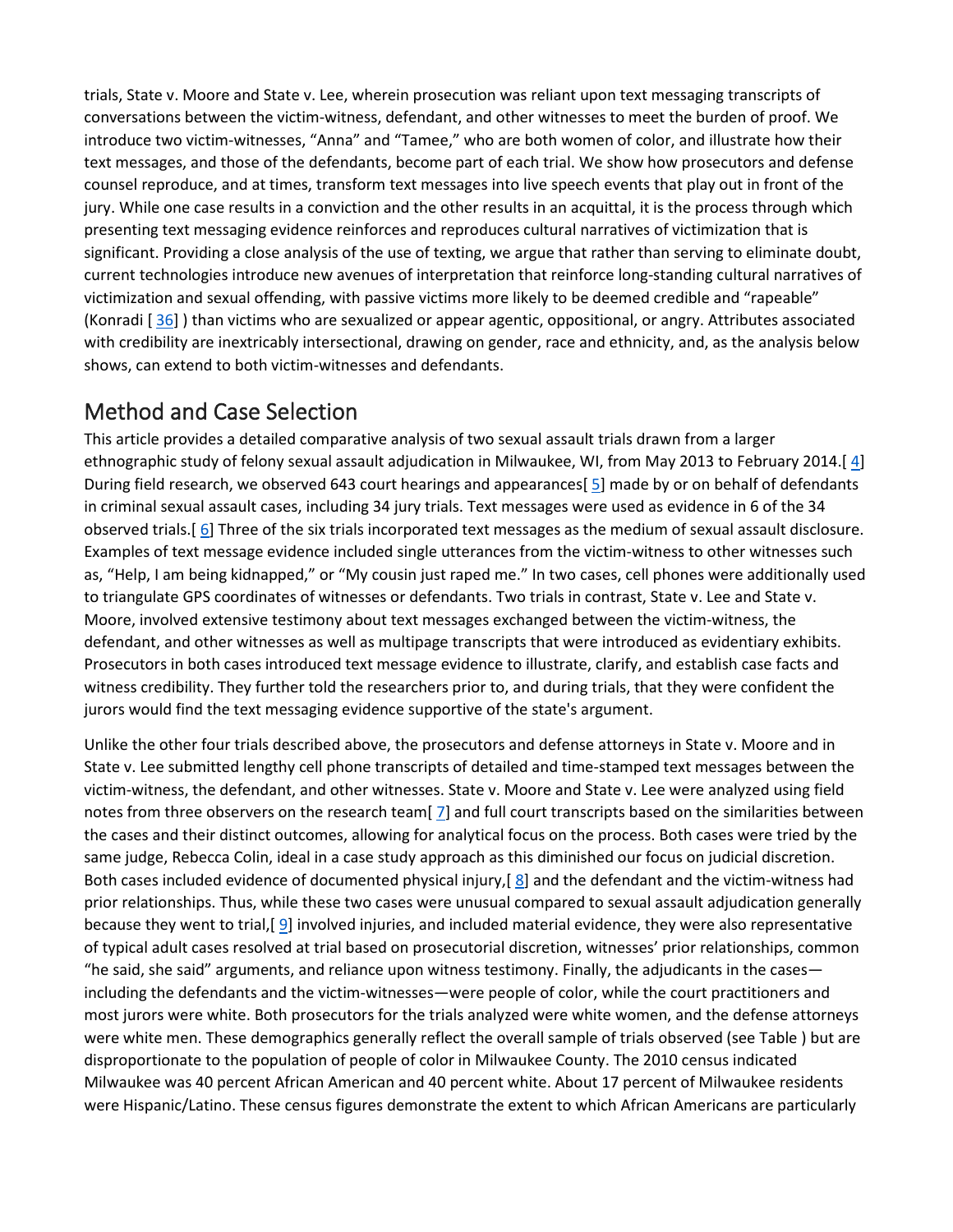over-represented within the 34 jury trials observed. These different demographic characteristics allowed us to consider various attributes of speakers in the animator role, as well as that of the authors, and principals.

| <b>Trial Participants</b> | Af-      |    | White |              | Latinx |   | Asian/Arab |   | Unknown |   | Total |    |
|---------------------------|----------|----|-------|--------------|--------|---|------------|---|---------|---|-------|----|
|                           | Am/Black |    |       |              |        |   |            |   |         |   |       |    |
|                           | %        | Ν  | %     | N            | %      | N | %          | Ν | %       | N | %     | N  |
| <b>Defendants</b>         | 70.3     | 26 | 16.2  | ь            | 8.1    | - | 5.4        |   |         | ◡ | 100   | 37 |
| Victim-Witnesses          | 65       | 26 | 20    | $\circ$<br>Õ | 12.5   |   |            |   | 2.5     |   | 100   | 40 |

Table 1: Race and Ethnicity of Trial Participants

While some prosecution units invest significant time in preparing victim-witnesses, others do not (Konradi [[36\]](https://0-web-b-ebscohost-com.libus.csd.mu.edu/ehost/detail/detail?vid=2&sid=a1f9e709-a899-4c8a-8212-d7889a778fc0%40sessionmgr101&bdata=JnNpdGU9ZWhvc3QtbGl2ZQ%3d%3d#bib36) ). This is not necessarily a function of neglect, but of both prosecutorial resources and preferences. The typical prosecutor with the Milwaukee County District Attorney's Office carried a load three to four times higher than recommended by the American Bar Association and had little time to prepare witnesses for court. In addition, interviews with court staff revealed a desire for testimony to be spontaneous and unrehearsed. Thus, the witnesses who testified during the trials had little to no preparation for taking the stand.

The cases selected for analysis originated in a broader grounded theory approach (Glaser and Strauss [ [26\]](https://0-web-b-ebscohost-com.libus.csd.mu.edu/ehost/detail/detail?vid=2&sid=a1f9e709-a899-4c8a-8212-d7889a778fc0%40sessionmgr101&bdata=JnNpdGU9ZWhvc3QtbGl2ZQ%3d%3d#bib26) ; Strauss and Corbin [ [47\]](https://0-web-b-ebscohost-com.libus.csd.mu.edu/ehost/detail/detail?vid=2&sid=a1f9e709-a899-4c8a-8212-d7889a778fc0%40sessionmgr101&bdata=JnNpdGU9ZWhvc3QtbGl2ZQ%3d%3d#bib47) ), using an analytic-inductive method (Patton [ [43\]](https://0-web-b-ebscohost-com.libus.csd.mu.edu/ehost/detail/detail?vid=2&sid=a1f9e709-a899-4c8a-8212-d7889a778fc0%40sessionmgr101&bdata=JnNpdGU9ZWhvc3QtbGl2ZQ%3d%3d#bib43) ). We used open coding to develop patterns and interrelationships within and between cases. Employing a constant comparative method (Glaser and Strauss [ [26\]](https://0-web-b-ebscohost-com.libus.csd.mu.edu/ehost/detail/detail?vid=2&sid=a1f9e709-a899-4c8a-8212-d7889a778fc0%40sessionmgr101&bdata=JnNpdGU9ZWhvc3QtbGl2ZQ%3d%3d#bib26) ; Strauss and Corbin [ [47\]](https://0-web-b-ebscohost-com.libus.csd.mu.edu/ehost/detail/detail?vid=2&sid=a1f9e709-a899-4c8a-8212-d7889a778fc0%40sessionmgr101&bdata=JnNpdGU9ZWhvc3QtbGl2ZQ%3d%3d#bib47) ), we collected and analyzed data simultaneously, documenting the interplay between interactional, discursive, institutional, and contextual circumstances (Holstein and Gubrium [[32\]](https://0-web-b-ebscohost-com.libus.csd.mu.edu/ehost/detail/detail?vid=2&sid=a1f9e709-a899-4c8a-8212-d7889a778fc0%40sessionmgr101&bdata=JnNpdGU9ZWhvc3QtbGl2ZQ%3d%3d#bib32) ). This process moved us along a spectrum of initial coding and memoing to focused coding and elaborated propositions, from which our classifications and categories emerged (Patton [ [43\]](https://0-web-b-ebscohost-com.libus.csd.mu.edu/ehost/detail/detail?vid=2&sid=a1f9e709-a899-4c8a-8212-d7889a778fc0%40sessionmgr101&bdata=JnNpdGU9ZWhvc3QtbGl2ZQ%3d%3d#bib43) ). Two prominent thematic clusters that emerged from coding included: ( [1\)](https://0-web-b-ebscohost-com.libus.csd.mu.edu/ehost/detail/detail?vid=2&sid=a1f9e709-a899-4c8a-8212-d7889a778fc0%40sessionmgr101&bdata=JnNpdGU9ZWhvc3QtbGl2ZQ%3d%3d#bib1) social media and communications evidence; and ( [2\)](https://0-web-b-ebscohost-com.libus.csd.mu.edu/ehost/detail/detail?vid=2&sid=a1f9e709-a899-4c8a-8212-d7889a778fc0%40sessionmgr101&bdata=JnNpdGU9ZWhvc3QtbGl2ZQ%3d%3d#bib2) credibility. We coded field notes and transcripts for all courtroom interactions, hearings, and trials involving text messaging and cell phone use, both when the court was on and off the record. Prosecutors presented extensive text messaging transcripts as evidence in two trials, thus our analysis employed an ethnographic case study approach in which the phenomenon under analysis—the use of text messages during sexual assault trials—undergoes close hermeneutic scrutiny with attention to the precise context in which evidence is introduced. As social actors, witnesses "glances, looks, and postural shifts carry all kinds of implications and meaning," and in reading or recalling past events, engage in a process Goffman ([[27\]](https://0-web-b-ebscohost-com.libus.csd.mu.edu/ehost/detail/detail?vid=2&sid=a1f9e709-a899-4c8a-8212-d7889a778fc0%40sessionmgr101&bdata=JnNpdGU9ZWhvc3QtbGl2ZQ%3d%3d#bib27) : 144-45) identified as discourse theatrics "vivifying the replay with caricaturized theatrics." Case studies allow for intensive (rather than extensive) analysis (Stoecker [ [46\]](https://0-web-b-ebscohost-com.libus.csd.mu.edu/ehost/detail/detail?vid=2&sid=a1f9e709-a899-4c8a-8212-d7889a778fc0%40sessionmgr101&bdata=JnNpdGU9ZWhvc3QtbGl2ZQ%3d%3d#bib46) ), building on sociolinguistic traditions in which studies of speech acts, linguistic style, and discourses are often based on just one or two trials (e.g., Ehrlich [[16\]](https://0-web-b-ebscohost-com.libus.csd.mu.edu/ehost/detail/detail?vid=2&sid=a1f9e709-a899-4c8a-8212-d7889a778fc0%40sessionmgr101&bdata=JnNpdGU9ZWhvc3QtbGl2ZQ%3d%3d#bib16); Matoesian 2001). Focused and intensive microanalysis allows close reading of fieldnotes and transcripts, with particular attention to the intersubjective nature of text messages: a single message is either generated in response to a previously sent message or invites a subsequent response.

We open with a discussion of the ways in which courtroom actors generally refer to and use cell phones. Framing cell phones as culturally commonplace within and beyond the space of the sexual assault trial allows the analyst and reader to track how court officials and jurors might appreciate text messages as simultaneously informal and evidentiary. In the description and analysis that follows, we examine how prosecutors and defense counsel deploy text messaging as evidence, presenting it as authentic, reliable, or dubious. We show that such evidence can substantiate or repudiate the elements of a crime, which contributes to or detracts from the state's case. Most significantly, text messaging evidence contributes to how the jury may perceive the participants in relation to contextual and consequential credibility. How do attorneys distinctively deploy text messages to form corroborative evidence and credibility assessments? In Goffman's ([ [27\]](https://0-web-b-ebscohost-com.libus.csd.mu.edu/ehost/detail/detail?vid=2&sid=a1f9e709-a899-4c8a-8212-d7889a778fc0%40sessionmgr101&bdata=JnNpdGU9ZWhvc3QtbGl2ZQ%3d%3d#bib27) ) terms, how do the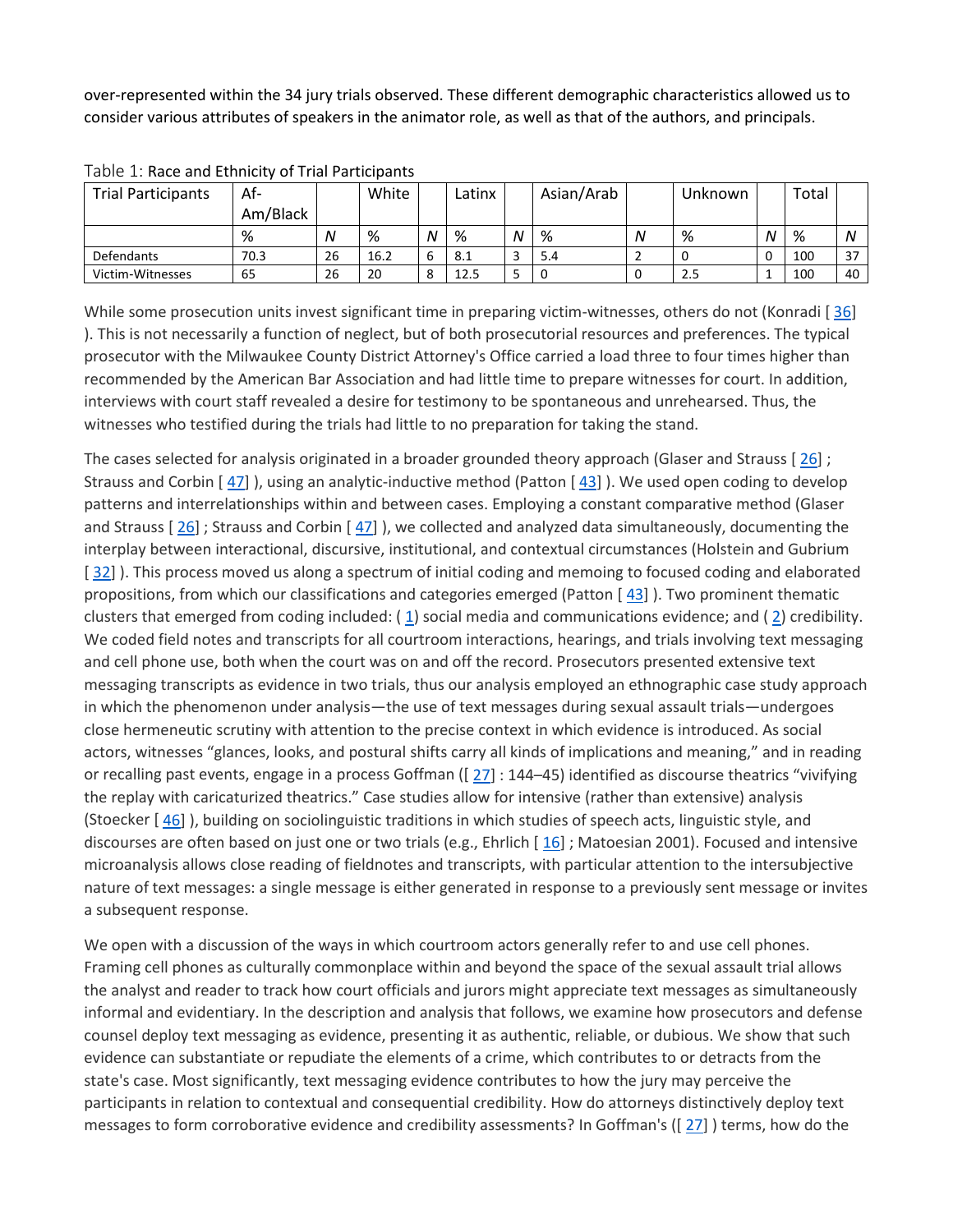authors, animators, and principals convey different meanings for the same text messaging evidence lauded for avoiding pitfalls of faulty memory, preparation, or hearsay commonly attached to courtroom testimony?

The analysis begins with an overview of each case followed by a discussion of how text messaging was addressed during voir dire and opening statements. We analyze text messages at the evidence stage of each trial, and end with closing arguments. In the conclusion, we attend to the unique position offered to the text message transcript as legal artifact, and, correspondingly, its animation in court that relies on and reinforces cultural tropes about victimization, sexuality, and consent.

#### [Text Messages and Cell Phones in the Courtroom](https://0-web-b-ebscohost-com.libus.csd.mu.edu/ehost/detail/detail?vid=2&sid=a1f9e709-a899-4c8a-8212-d7889a778fc0%40sessionmgr101&bdata=JnNpdGU9ZWhvc3QtbGl2ZQ%3d%3d#toc)

For the duration of our courtroom observations, it was clear that cell phones and text messages were commonplace in the Milwaukee County Felony Courts. While jury instructions banned cell phone use during the trial, and texting about trial details, attorneys routinely kept their cell phones in public view throughout the court, checking them when off the record, scheduling hearings and appearances with mobile calendars, and using them to communicate with other courtroom personnel. In State v. Moore, the assistant district attorney (hereafter ADA) used text messaging to portray Anna, the victim-witness, as passive and naïve. The ADA focused on text exchanges between Anna and her sister, and Anna and Evan Moore, the defendant. Defense counsel in the case argued that text messages showed that Anna, a 30-year-old white Latina woman, was in a romantic relationship with the defendant, a 30-something year old mixed-race, Afro-Caribbean and South Asian man. In State v. Lee, the prosecution used text messages to demonstrate the defendant's harassment and abuse of Tamee, a 20-something year old African-American woman. In this case, defense counsel highlighted Tamee's agency and anger via the text record, claiming "that's how she talks" and she "gave as good as she got." We note the contrast between the passivity and sisterly qualities of Anna and the sexualized casting of Tamee as an aggressive, negligent mother. We assert that the victim-witnesses' anger, sexuality, fragility, and family roles are refracted through their African-American and Latina identities. We also show how attorneys deployed text messages to communicate these identities and the related stereotypes to the jury, laying the groundwork for juries to assess the collective, contextual, and consequential credibility of the victim-witnesses.

## [Animating Text Message Evidence](https://0-web-b-ebscohost-com.libus.csd.mu.edu/ehost/detail/detail?vid=2&sid=a1f9e709-a899-4c8a-8212-d7889a778fc0%40sessionmgr101&bdata=JnNpdGU9ZWhvc3QtbGl2ZQ%3d%3d#toc)

#### [Text Messages in State of Wisconsin v. Moore](https://0-web-b-ebscohost-com.libus.csd.mu.edu/ehost/detail/detail?vid=2&sid=a1f9e709-a899-4c8a-8212-d7889a778fc0%40sessionmgr101&bdata=JnNpdGU9ZWhvc3QtbGl2ZQ%3d%3d#toc)

On September 10, 2013, jury selection began in the trial of Evan Moore, charged with 2nd degree sexual assault of an unconscious person. Anna, his accuser, worked on the line at a local food production factory where Moore was an engineer. Two of the other witnesses, also Latina, worked at the same factory signaling the working-class identities of these witnesses, a subtle and intersectional form of racialization as philosopher Linda Alcoff has demonstrated ( $[1]$  $[1]$  : 104). Voir dire was completed within a few hours and a panel of jurors was selected. During jury selection, ADA Brooks addressed the issue of text messages: "Is there anyone on the panel who doesn't text?" Presenting texting as familiar, Brooks foreshadowed her intended use of text messages while simultaneously positioning the jurors and the witnesses as subjects who rely on similar technologies and language. One panelist immediately raised his hand and said he did not text because, "I just got the phone. I use it and shut it." Brooks smiled and replied, "I don't have a smart phone, but I text like a teenage girl," which elicited laughter from the panel. Two panelists raised their hands and said they did not own cell phones and a third panelist explained that while he frequently received texts from his son, he would only call his son back. When ADA Brooks asked whether there were any panelists who did not know what a text message was, no one replied. During his brief questioning of the jury panel, defense counsel did not ask about cell phones and texting.

Text messaging and cell phones are not mere abstractions in the context of a courtroom. Judge Colin made frequent use of a smart phone when court was off the record, as did many of the ADAs in the Sensitive Crimes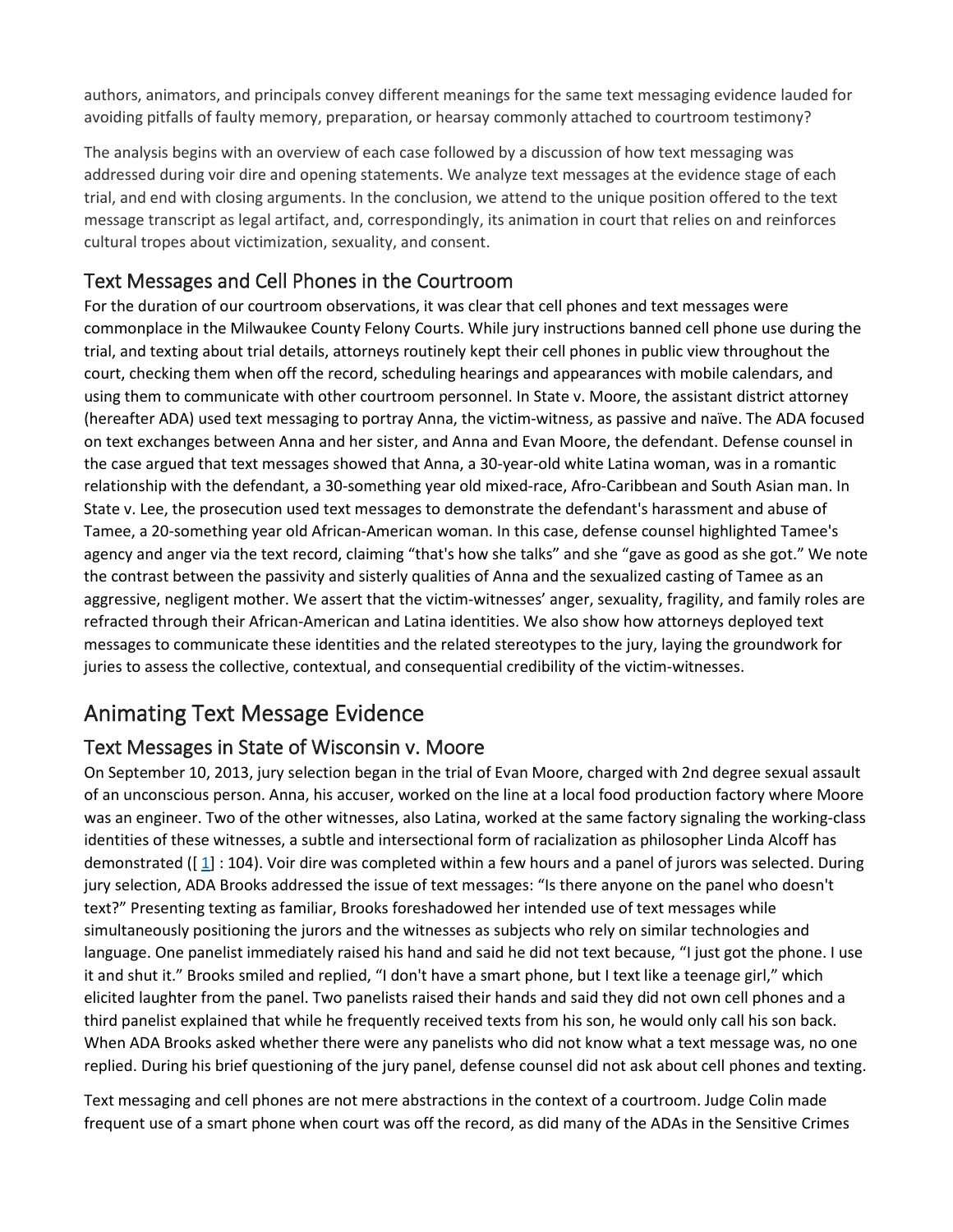Unit. Judge Colin began court with a basic admonishment that jurors were not to discuss the case with each other or anyone else until it was submitted to them for deliberation. The admonishment extended to online and cellular discussions:

"COLIN: Deputies will take electronic devices and they will be returned to you at the end of the day and at lunch. You are not to have access to any communication device. No email, blog, Facebook, Twitter, whatever. NOTHING. No communication about the jury case whatsoever."

Among the four judges assigned to the felony sexual assault-homicide courts, Judge Colin alone had the bailiffs collect juror cell phones before trial each day.

Jury selection was completed just before the lunch break, and jurors were admonished not to discuss the case and reminded "there is to be no visiting of the crime scene, in person or on-line." The cell phone, then, was not just cast as a communicative conduit, but also a window into the world. When the jurors returned after lunch, Judge Colin's own cell phone rang loudly in the jury's presence. Visibly embarrassed, the judge exclaimed, "Oh my goodness. I violated my own rule." There were some sympathetic laughs and smiles from the jurors. The judge quickly turned off her phone and began formal jury instructions. The attorneys then made opening statements.

ADA Brooks made few direct references to text messages. Instead, she began by comparing the trial to working on puzzles with her two young daughters, likening the evidence to "pieces of a puzzle" that would emerge through witness testimony. Brooks said that Anna would tell the jury what happened in her own words. Anna's sister would then tell them what she saw and heard that same night. Two police officers would describe their investigation, and a crime lab technician would show that Moore's DNA had been found in the victim's underwear. Finally, a nurse would describe the examination she conducted, and the injuries found on Anna's body. Brooks framed the evidence as fragmented, cautioning the jury that having one missing area of the puzzle did not obstruct the total picture. Invoking a puzzle may have signaled to the jury to think in a broader context, drawing upon all that they learned during the trial, and making sense of it through their own normative orientations.

In his opening statements, defense counsel briefly countered the state's theory of the case. He argued that Anna's pain was the result of hemorrhoids, not sexual assault. Counsel reasoned that Anna was romantically interested in Moore, and there had been consensual kissing and intimacy between them. He insisted that Moore did not sexually assault Anna, asking the jury to find his client innocent of all charges. His tactic mirrored a common trope defense attorney's deployed in cases involving Latina witnesses: descriptions that suggested that young women in particular were "brazen Lolita" types (Powell et al. [ [44\]](https://0-web-b-ebscohost-com.libus.csd.mu.edu/ehost/detail/detail?vid=2&sid=a1f9e709-a899-4c8a-8212-d7889a778fc0%40sessionmgr101&bdata=JnNpdGU9ZWhvc3QtbGl2ZQ%3d%3d#bib44) ). Testimony began following the opening statements.

The text message evidence paralleled the puzzle metaphor: short, fragmented, and pieced together through witness testimony. Anna first testified about what she could recall concerning the timing and content of her communications with Moore, referencing text messages sent and received. She then read them out loud for the court, animating both herself and the defendant from the witness stand. When Anna's sister took the stand, ADA Brooks gave her photos of texts between her and her sister. With the photos in her hand, Anna's sister animated herself and Anna from the witness stand, testifying to her recollection of the night in question. Brooks published[ [10\]](https://0-web-b-ebscohost-com.libus.csd.mu.edu/ehost/detail/detail?vid=2&sid=a1f9e709-a899-4c8a-8212-d7889a778fc0%40sessionmgr101&bdata=JnNpdGU9ZWhvc3QtbGl2ZQ%3d%3d#bib10) the cell phone images to the jury.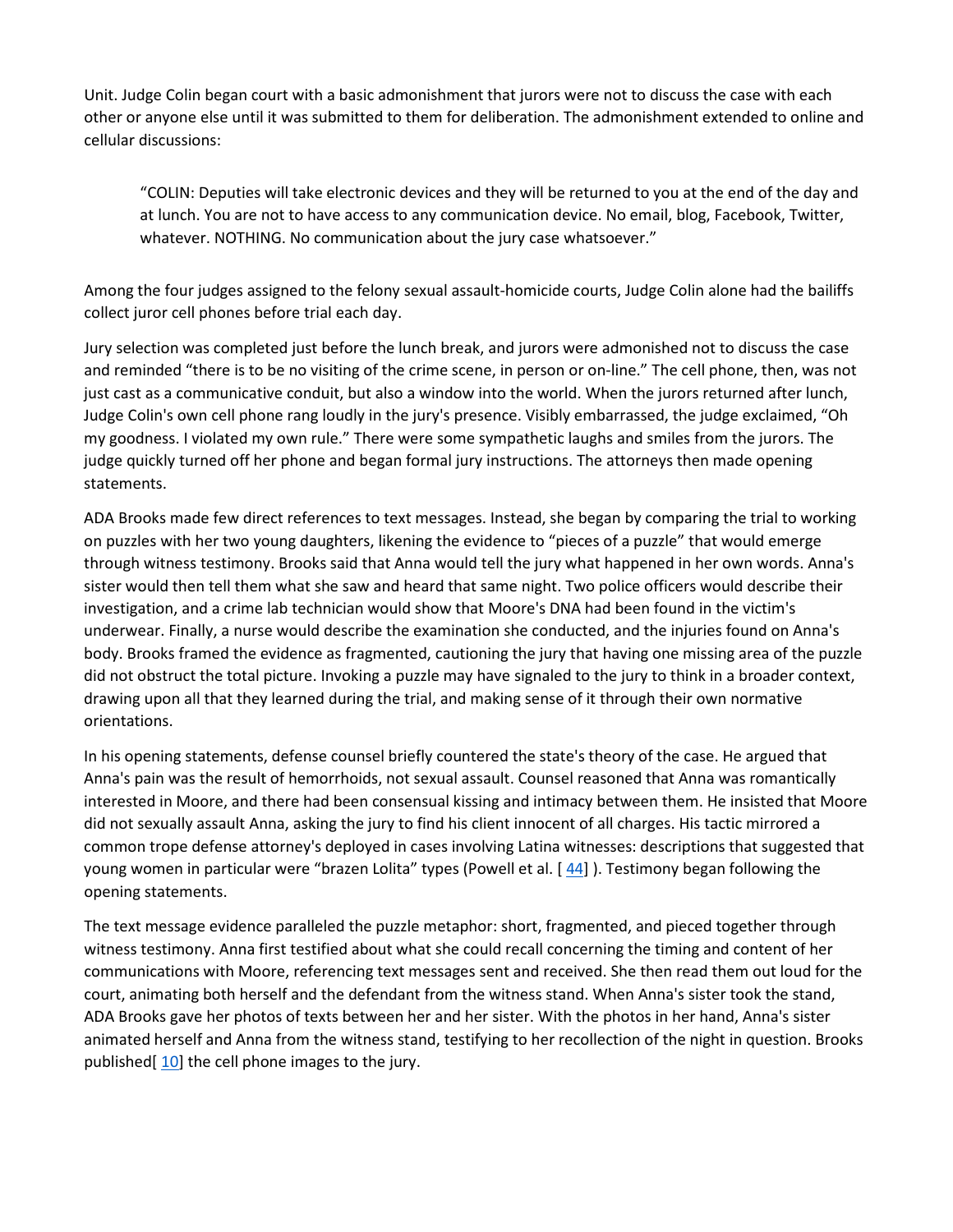The details of testimony were as follows. Anna explained that she had a single drink in a motel room with Moore, who was talking about ordering a "veggie pizza" as they watched television. From the stand, she testified that she was suddenly aware that she could not speak or close her hand:

"ANNA: He tried to hand me another drink, and I couldn't even take it from him. The last thing I remember, he was taking the drink."

Anna said she woke up face down on the bed moaning, with her pants low about her ankles. She noted being vaguely aware of pain, but she could not tell where the pain was coming from. During the trial, a Sexual Assault Nurse Examiner testified to finding both genital and anal tears when she conducted a forensic examination 4 days following the assault. Both the nurse and a detective testified to seeing bruises on Anna's breast and arm.

Anna testified that after she woke on the bed, she stood up "to fix my pants" and then staggered to the bathroom where she passed out again. She later came to on the bed to find her purse open and her cell phone in her hand although she recalled putting her purse down in the corner across the room when she arrived. She did not know how the phone got into her hand. Moore drove her home, and she reported she was unable to remain conscious in the car. When ADA Brooks asked her how she felt during the drive home, Anna testified that she had no memory of her feelings.

When Brooks asked what time she had arrived home, Anna said: "The next morning I looked at my phone and guessed midnight," demonstrating reliance on her phone to reconstruct the lost hours of the evening. Confused by her inability to remember the night before, or to understand why she felt physical pain, Anna sent a text to Moore the next day. At ADA Brook's request, Anna read the text messages, beginning with messages sent moments before Moore picked Anna up that evening:

ANNA: March 16th 2013 4:20 PM Moore: "Be there in 5 minutes." 4:21 PM Anna: "OK." 4:26 PM Moore: "Across the street in a red car." March 17<sup>th</sup> 2013 7:03 AM Anna: "Sorry, I guess I can't handle drinking. How long did I pass out for?" 7:03 AM Anna: "You're probably annoyed with me for texting so early, but I wanted to know what happened that day?" […] 9:24 AM Moore: "You passed out for about 2 hours in the bathroom." 9:30 AM Moore: "We only 4play. Hangover?" 9:41 AM Anna: "What's your definition of hangover and of foreplay?" 9:41 AM Moore: "Look it up." 10:11 AM Moore: "I forget that you don't get sick next morning after drinking." 10:12 AM Anna: "That's why I said your definition. No hangover. I don't like the way I feel." 10:28 AM Moore: "You should eat." 10:28 AM Anna: "Everything from Saturday is bothering me a lot. What exactly did you do to me?" […] 10:05 PM Moore: "We 4played for a bit. Then you went to bathroom and passed out." 10:21 PM Anna: "What is your idea of foreplay? I don't remember 4 hours of time. I have pain. You don't like me, care about me, or respect me." The trial continued with testimony by Anna's sister who read the text messages they had exchanged: SISTER: March 16<sup>th</sup> 2013 6:16 PM Anna: "I think he's [her] kind, as [other sister] would say." 10:58 PM Sister: "Hi Neenee. I'm home. Wedding ended early. Hope you're not too drunk. That can't be good. See you in a bit." 11:06 PM Sister: "Remember now, we have to be up early. H‐deal under the lintel and gym."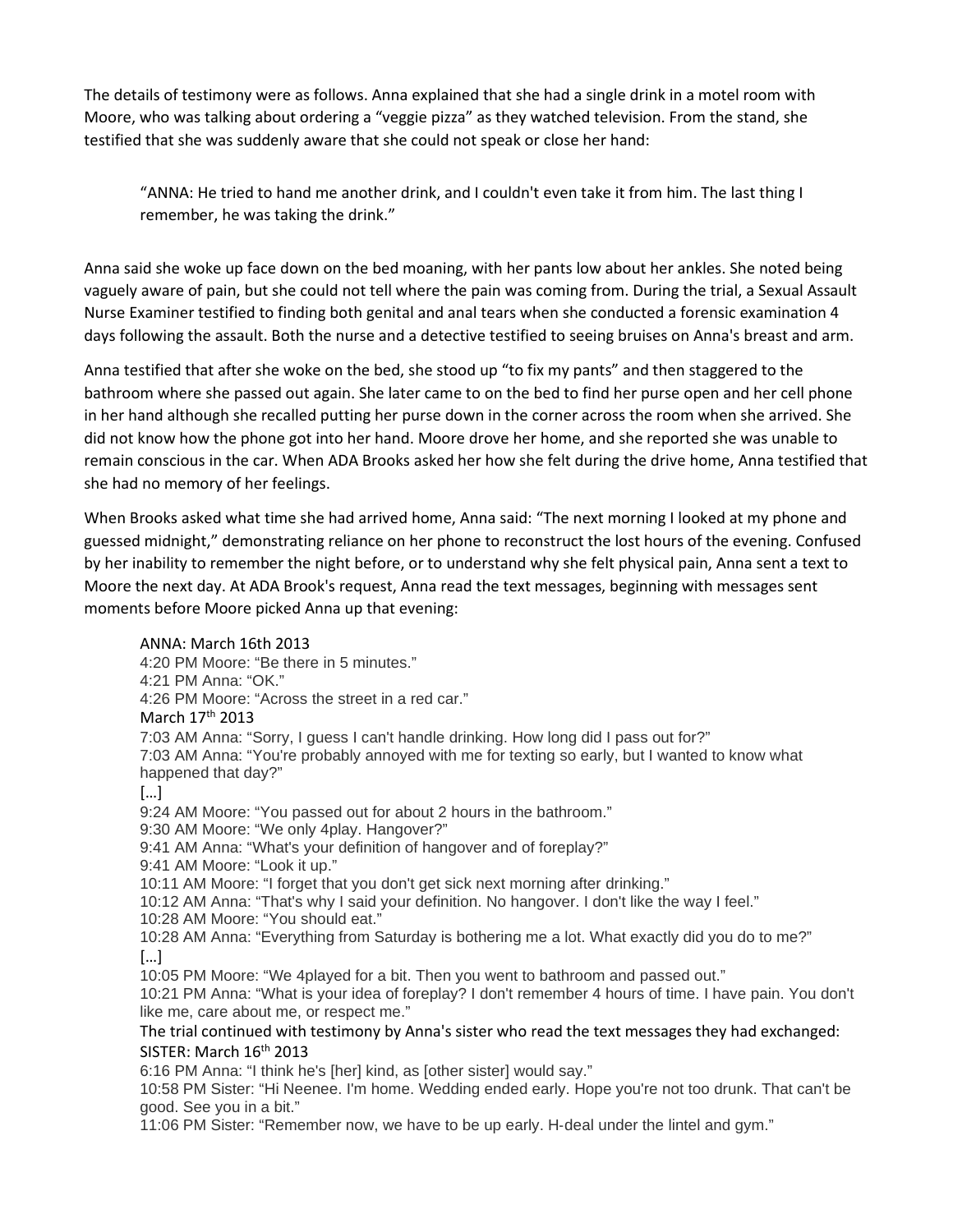11:21 PM Sister: "Hello, can you acknowledge?" 11:45 PM Sister: "Anna, oh, Anna."

Segments of the messages gave context for Anna's relationship with her sister. The nickname "Neenee," as well as the familial lexic such as the short‐hand "H‐deal" show the close relationship between the two sisters. The sororal role itself emphasized Anna's femininity and invoked the framework of respectability through kinship, moving Anna squarely into a class of women deemed more collectively credible. When ADA Brooks asked Anna to clarify what she meant by, "he's [her] kind," she indicated that she thought Evan Moore was a dating match for her other sister. These exchanges demonstrated to the jury not only the order of events, but Anna's position within intimate familial relations. Anna's uncharacteristic nonresponse to the text messages worried her sister. When reading her own text message, "Anna, oh, Anna," the sister used a playful, sing-songy voice, introducing a marked contrast with her tone of alarm and concern. When Anna did not respond, her sister called Anna's cell phone. At first, Anna did not speak when she answered her sister's call. "I asked if she was with Moore," her sister said, to which Anna responded "yes."

"SISTER: I asked her if she'd be home soon. She said yes, I'll be home soon. She sounded small. And lost."

When testifying, the sister's voice waivered, and she appeared visibly saddened. She continued, noting the receipt of a blank text message and what appeared to be a typo. She called her sister back immediately. This time, whoever answered immediately hung up:

"SISTER: The call was at 11:53 PM. I texted her twice. "What?" and then "help you?""

Anna's sister testified that she was alarmed at this point because she did not understand the strange communications from Anna.

"BROOKS: Why were you alarmed?

SISTER: Because her voice sounded funny. Because she wasn't responding to my messages. And I didn't know what this text meant."

The text messages both operate to fill in for Anna's fragmented memory, but also provide the space for her sister to contextualize Anna's demeanor and character: Anna sounded "small" and "lost" and arrived home looking "rough and beat up." Following her testimony, Judge Colin called a recess and asked the bailiff to clean up the pages of text message transcripts lying in disarray on the witness stand.

For the state to meet its burden of proof, the prosecutor needed to supplement Anna's fragmentary memories of the night in question with additional evidence. Her sister's testimony about the text messages was used to corroborate Anna's timeline of events and her unconscious state. The text messages also provided insight into Moore's perspective of the night, particularly because he elected not to testify. The ADA used the texts to prove the three statutory elements of the crime:  $(1)$  $(1)$  $(1)$  the defendant had sexual intercourse with Anna; ([2](https://0-web-b-ebscohost-com.libus.csd.mu.edu/ehost/detail/detail?vid=2&sid=a1f9e709-a899-4c8a-8212-d7889a778fc0%40sessionmgr101&bdata=JnNpdGU9ZWhvc3QtbGl2ZQ%3d%3d#bib2)) Anna was unconscious; and  $(3)$  $(3)$  $(3)$  the defendant knew Anna was unconscious. Because Moore did not testify, both Anna and the ADA animated his text messages for the court. The text messages exposed Moore's knowledge of Anna's unconsciousness ("you passed out for about 2 hours"). The texts also demonstrated that at some point during the evening Moore had "4play" with Anna, which he refused to define for her. These details fit into the structure of the charges, and though fragmented, built up the contextual credibility by providing a plausible story that the defense did little to contest.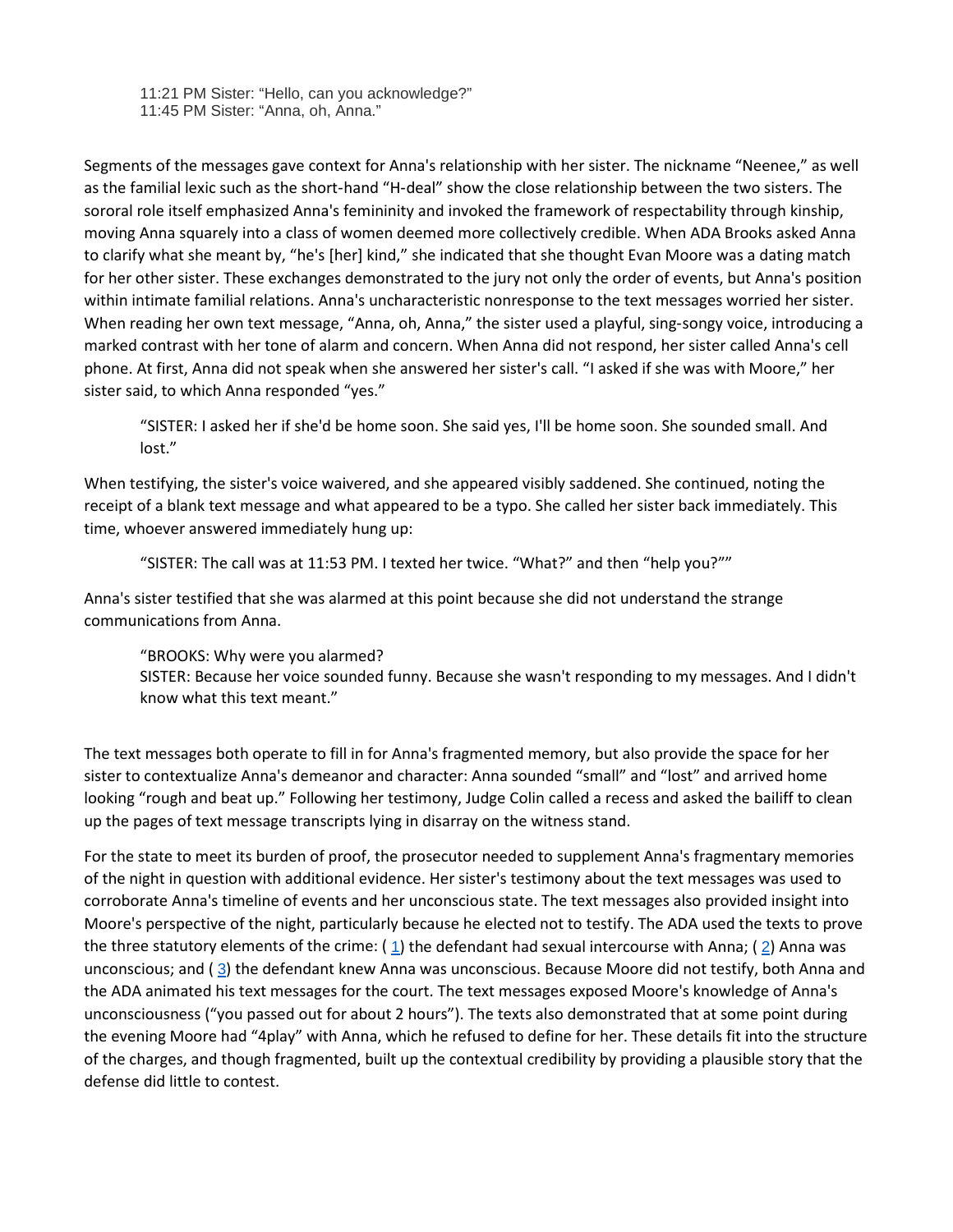Appearing petite, slight, and plainly dressed in court, Anna's self‐presentation was consistent with the attributes highlighted by the ADA throughout the trial. She wore a faded gray T‐shirt, jeans, and sneakers with her hair pulled back in a low ponytail with little or no makeup on her face. She spoke softly and was asked by Judge Colin to speak louder and directly into the microphone on numerous occasions. During closing arguments, ADA Brooks described Anna's self‐presentation and stature in court. She emphasized Anna's role as a sister in a close family, as feminine, naïve, and respectable, and therefore someone the jury could identify as a trustworthy, credible witness. Her characterization of Anna as naïve was in stark contrast with the defense's depiction of Anna as a slighted lover, these opposite descriptions channeling the pervasive, racializing, and pathologizing "virgin‐ whore" dichotomy (García and Torres [ [23](https://0-web-b-ebscohost-com.libus.csd.mu.edu/ehost/detail/detail?vid=2&sid=a1f9e709-a899-4c8a-8212-d7889a778fc0%40sessionmgr101&bdata=JnNpdGU9ZWhvc3QtbGl2ZQ%3d%3d#bib23)] ). Text messages figured heavily in closing arguments. Brooks returned to the description of the puzzle: "Even if a piece is missing from a puzzle," she stated, "you can tell when you are looking at an elephant." The "puzzle pieces" were then enumerated for the jury, beginning with Anna.

Projecting an image of the text messages on a large video screen, Brooks read them for the jury and judge with her own intonation. Emphasizing each word, she echoed Anna's sister's description of "a scared little girl, weak and lost." She reminded the jury that Anna was a "quiet, naïve, 30‐year‐old girl" and that her passivity could be read as credibility (Konradi [ [36](https://0-web-b-ebscohost-com.libus.csd.mu.edu/ehost/detail/detail?vid=2&sid=a1f9e709-a899-4c8a-8212-d7889a778fc0%40sessionmgr101&bdata=JnNpdGU9ZWhvc3QtbGl2ZQ%3d%3d#bib36)] ). She described Anna's pain and injuries in detail and recounted the testimony of Anna's coworkers. Both were Latina women who spoke English as a second language, further contextualizing Anna's occupation, her social and cultural life, and evidence of her sad, withdrawn demeanor at work in the days following the assault. ADA Brooks projected another image of the text message exchange between Moore and Anna. This time, Brooks animated the exchange, slightly altering the projected text and reading it as follows:

#### "BROOKS:

Anna: "How long did I pass out for?" Moore: "You passed out for about two hours in the bathroom. Did not get anywhere." Moore: "We only 4played. How are you feeling today?" Anna: "What is your definition of foreplay?" Moore: "Well, just look it up.""

Because Moore did not testify in court, the prosecutor was able to verbalize his texts in a callous tone and frame them as a definitive admission of Moore's sexual contact with Anna, and his knowledge of her unconsciousness. There was no question that the words belonged to Anna and Moore. Anna was framed in the ongoing narrative as the victim who was trying to piece together the same puzzle, evidenced by her text message: "What did you do to me?"

Borrowing ADA Brooks's puzzle analogy, defense's closing statements introduced doubt to the state's theory of the case, arguing:

"DEFENSE ATTY: The problem here isn't that there are a few pieces missing from the puzzle. The problem is the pieces don't fit."

He suggested that rather than naïve, the victim was unreliable, calculating, and angry. Without visual aids, he referenced Anna's text message, "I'm sorry I can't handle my drink" as evidence that she intentionally had more than one drink. He submitted that she testified to only one drink because she lied to investigators and was now stuck with "her story." He interpreted Moore's text message, "We only 4played," as minimal physical contact. Her lack of a text response to the revelation of foreplay, he argued, showed that there must have been previous intimacy. Defense counsel argued that Anna was a liar, because a "naïve" girl would get angry if there had been no previous sexual contact between them. Defense counsel addressed Anna's message, "I know you don't like me, care for me, or respect me," arguing it was not the text of someone ending a friendship but rather of a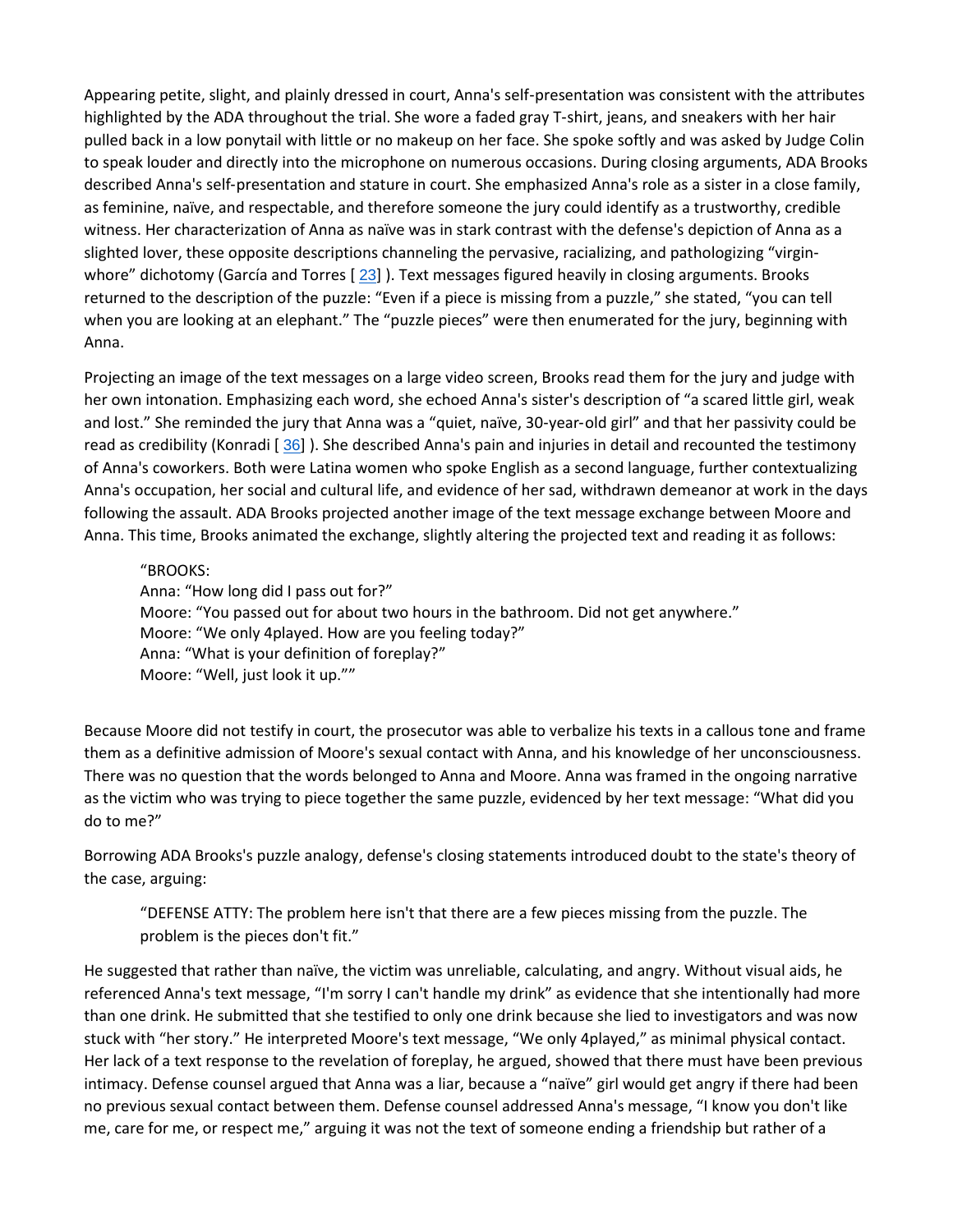person ending an intimate relationship—drawing the word "relationship" out for a full second, stressing each syllable. For defense, the text messages were situated in a particular history and context—that of Anna's vengefulness after a break up within the escalating drama of a relationship. Giving an alternative account of the "he said, she said," between his client and Anna, defense counsel asked the jury to find his client not guilty based on the absence of evidence: the texts were proof that Anna had lied on the stand; the insignificant touch DNA on Anna's clothing was consistent only with foreplay and not intercourse; and the medical evidence of Anna's pain was from hemorrhoids.

Brooks's rebuttal was more strident compared to her initial closing statements, and she sounded outraged: "Foreplay does NOT cause injury," adding this was particularly true when sexual contact was consensual. She reminded the jurors that they could ask to see the exhibits and examine the text messages for themselves. She revisited Anna's character and credibility, describing her as a passive, slight woman who would not have responded to the defendant with anger. The ADA recapped how Anna had to be asked seven times to speak loudly into the microphone and explained that her text apology for not "handling her drink…is exactly the type of text message a passive person would send." Finally, Brooks insisted that the most important text message to consider was Anna's "What did you do to me?" In her closing, Brooks made sure to emphasize Anna's collective, contextual, and consequential credibility.

Within 2 hours, the jury returned with a guilty verdict. Weeks later, Moore was sentenced to a 17-year term of imprisonment, with a bifurcated sentence of 7 years confinement and 10 years of supervision. Moore wept at his sentencing. A conversation with ADA Brooks later revealed that he feared potential deportation as he was not a U.S. national.

#### [Text Messages in State of Wisconsin v. Lee](https://0-web-b-ebscohost-com.libus.csd.mu.edu/ehost/detail/detail?vid=2&sid=a1f9e709-a899-4c8a-8212-d7889a778fc0%40sessionmgr101&bdata=JnNpdGU9ZWhvc3QtbGl2ZQ%3d%3d#toc)

In State v. Lee, Kelvin Lee was charged with false imprisonment and attempted first-degree sexual assault with the use of a dangerous weapon. Tamee and Kelvin Lee had known each other for over 7 years and had two children together. Both Tamee and Lee were African American, and in their early 20s. While they had broken up, they still shared responsibilities for their children. After an ex-boyfriend posted a compromising video of Tamee on Facebook, Lee sent her a flurry of text messages insulting her, berating her, and avowing his sexual ownership of her. Tamee testified that Lee asked her to get into his car at a gas station, drove her to a secluded location, and locked her in the car with him as he physically forced her head into his lap while holding a gun to her head. Tamee's brother testified that he saw Tamee get out of Lee's car and enter their home in tears. Tamee and her sister called the police. The police transported Tamee to the hospital after she complained of neck pain and scratches on her chest and neck. Hospital staff took photos of the scratch marks, which were entered into evidence at trial. Police investigators also testified to the acquisition of cell phones, text messages, and a .45 caliber semiautomatic pistol found at Lee's residence. The defense's sole witness was Lee himself, who chose to testify.

The prosecution first introduced text messaging to the jury during voir dire. Echoing a question posed during jury selection in State v. Moore, ADA Grace Nelson asked the potential jurors if anyone had "never used text messages." Only three panelists raised their hands, explaining that they knew about text messages but chose not to use them. ADA Nelson continued along these same lines, questioning whether anyone on the panel was "addicted to texting" or ever "had their phone analyzed" or "received an angry text message and YOU responded angrily?" Three jury members explained that they had texted angrily, each instance involving disputes with family members. Defense counsel did not address texting during voir dire. After a jury was selected, Judge Colin instructed them not to do outside research and not to share information on Facebook, Twitter, or other social media.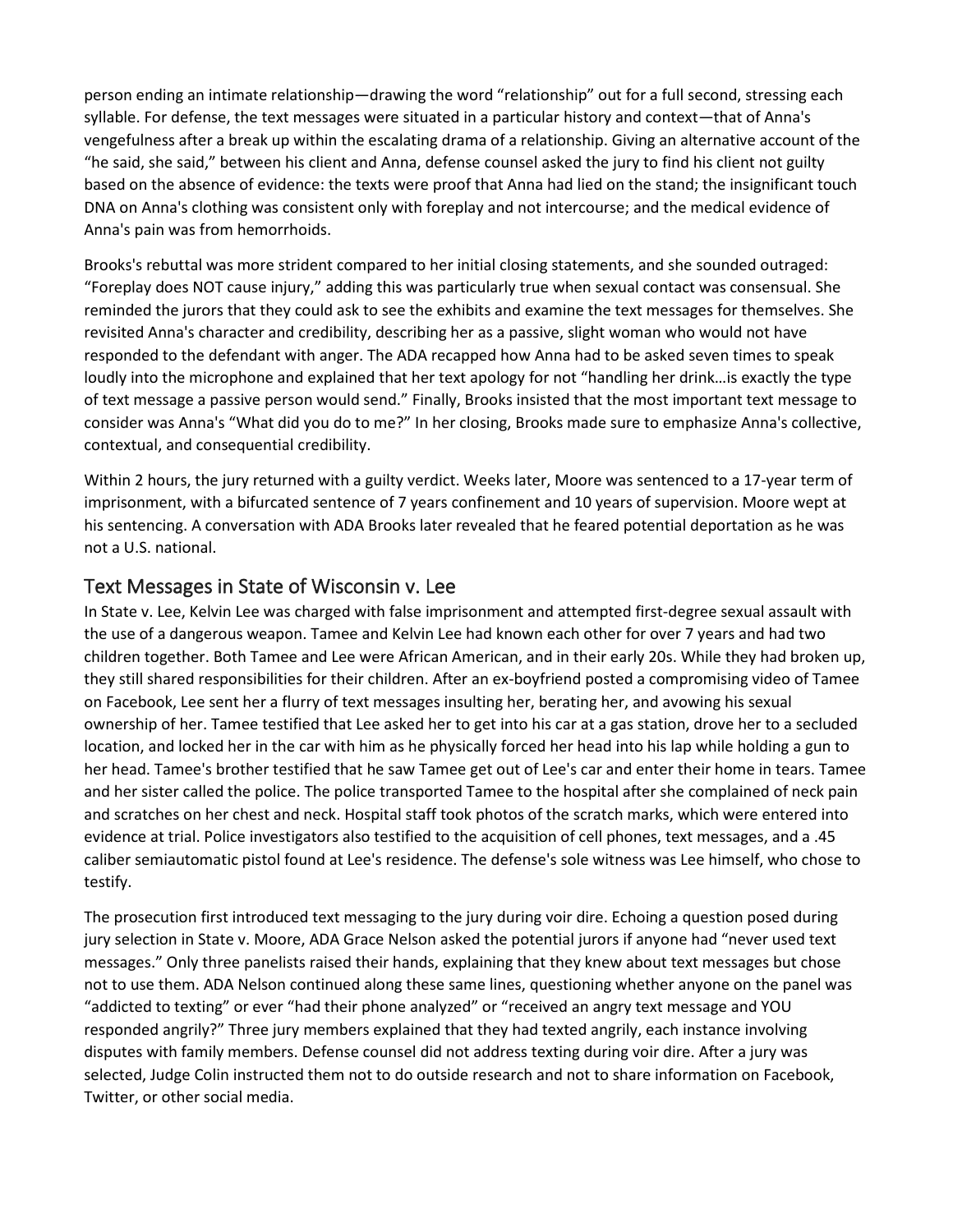ADA Nelson opened the state's case by explaining that Lee "sought for control [over Tamee] that was slipping away." She described the text messages as evidence of Lee's "intention to demean and humiliate" Tamee, "calling her a 'ho', 'a bitch', et cetera." Nelson argued that the text messages corroborate Tamee's testimony and her descriptions of their in-person interactions:

"NELSON: He yelled at her what a bitch, what a whore she was—you have money, you're not leaving this car! He is yelling, pulls out a black handgun in her face and tells her she is going to suck his dick! He unzipped his pants and tried to shove her head on him. She is pushing away, off him. He says "don't tell, or I'll kill you." He drives her home and she is hysterical! Her brother and sister call police."

Defense counsel challenged Tamee's credibility: "What you heard is a nice story, but it's one side of the coin." The text messages, he argued, showed not an aggressor and a victim but two antagonists: "She gave as good as she received—they went back and forth, back and forth." Defense counsel portrayed Tamee as angry, aggressive, and asking for it. In short, her consequential credibility was in question. He described the attempted assault as merely an argument after which "she called the police for some reason and lied." Just as the ADA used the text messages to reinforce her depiction of Lee as aggressive and profane, defense counsel used the messages to position both authors—in Goffman's framework—as engaged in a mutually antagonistic relationship:

"DEFENSE ATTY: There's no video, no injury. It's purely, 100 percent "he said, she said." They had a terrible relationship, they were nasty to each other and they don't get along well, probably never will, but there is no evidence to support the State's case, other than their words."

Here, defense counsel dismisses "words" as unreliable utterances.

Following opening arguments, Tamee entered the court to testify. She stood tall and had a thin build, wearing a black skirt, high-heeled ankle boots, and a petite leather jacket. Her hair was black and long, pulled together on the side in a ponytail. She spoke directly and confidently into the microphone, at some points talking too fast for the court reporter to keep up. On occasion, Judge Colin asked Tamee to slow down her speech so the court reporter could "get down every word." Following a description of her relationship with the defendant that "never worked out," Tamee explained that Lee wanted her to give up her children:

"TAMEE: I wouldn't do that. He's a great father, I know he wouldn't do nothing to hurt them. He's never harmed or done wrong to the kids. He could probably be physical and verbal as the next man toward me, but not to the kids."

Here, Tamee described Lee as a good father even as she normalized his abusive behavior toward her. Following this statement, ADA Nelson introduced text messages as corroborative evidence of Lee's verbal abuse and threatening behavior. Tamee told the court that Lee's text messages "depended on his mood—between I love you, to hey bitch, get that dick out of your mouth. He was calling me a 'ho,' 'a bitch this,' 'bitch that.'"

ADA Nelson aimed to establish a motive for Lee's attempted assault:

"NELSON: Anything make Mr. [Lee] upset? TAMEE: That I was an entertainer, and I was seeing someone that he didn't like. He saw a video on Facebook that pissed him off. NELSON: You've been an entertainer for a long time though, right? TAMEE: Yes."

When she identified herself as an "entertainer," Tamee revealed to the jury that she worked as an exotic dancer. The video referenced was a recording of sexual activity between her and an angry ex-boyfriend that had been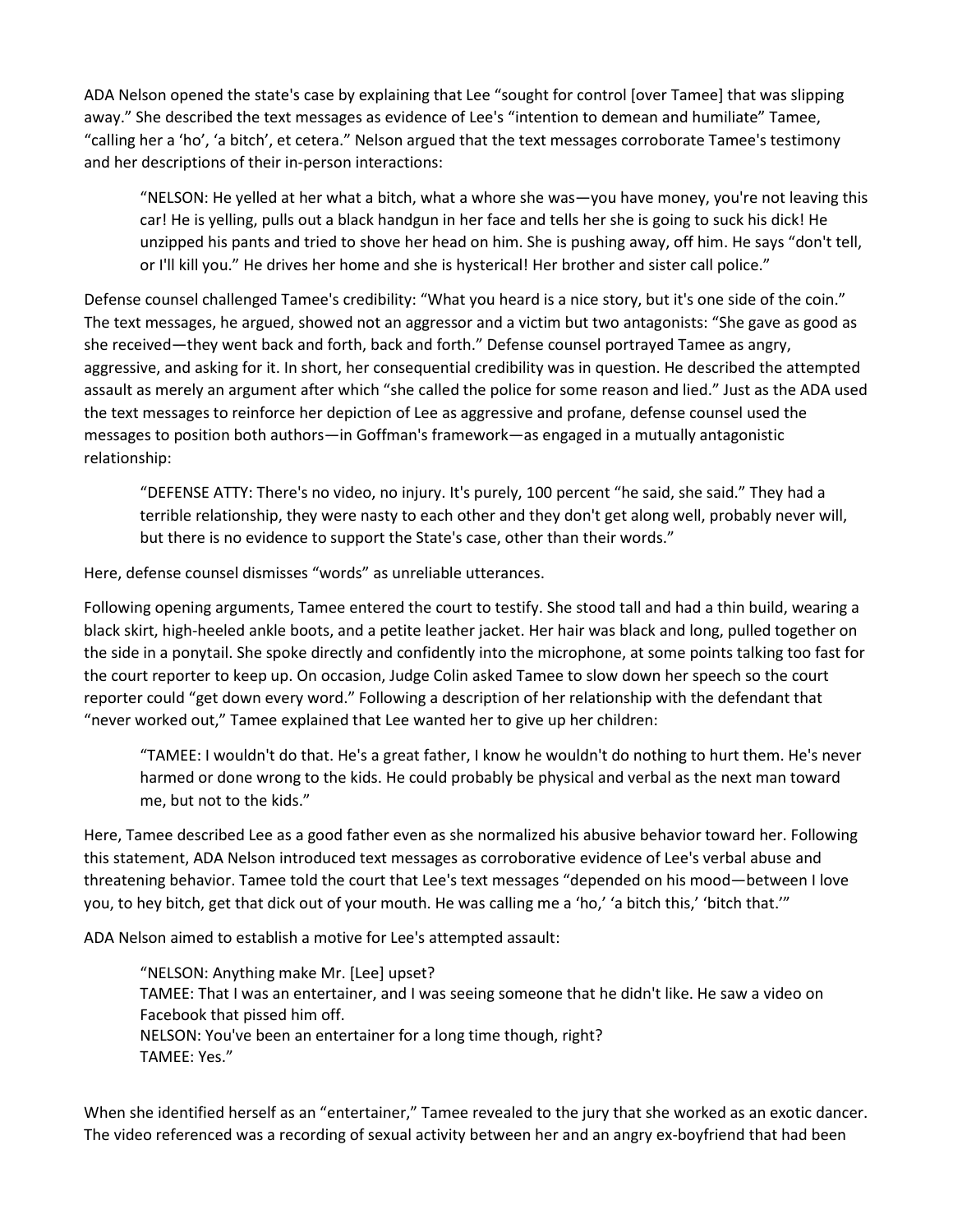uploaded online without her consent. Tamee explained that Lee was jealous because she was "very social on Facebook and Twitter." Tamee's profession compromised her collective credibility and the stage was set for the jury to understand subsequent testimony through this association.

"NELSON: What was Mr. [Lee's] reaction?

TAMEE: He was mad, he referred back to the video, that I should suck his dick like I did to this guy. He didn't mention the video til' we were arguing in his car. […]

NELSON: Was there a conversation with Mr. [Lee] and yourself?

TAMEE: Earlier that day we were supposed to see each other. I didn't answer my phone cause I was busy—he was texting vulgar to me like "who you fuckin.'" We were texting back and forth, like 30 messages back to back to back. Eventually I texted back, he called me a bitch, ho, that I didn't wanna be by my kids. I said I don't want to be with him. I don't wanna see him. My fight was up. I can't keep fighting. I was scared to go outside cause he was texting for like 2, 3 hours, like, "stay below the windows." I thought that meant he would shoot in the windows."

During her testimony, Tamee began to cry as she described how Lee continued to refer to the video on Facebook as he was trying to force her head to his lap, saying "you going around fucking and sucking everyone like you did in that video" and "I got a new mother for [the kids]—you're not a good mother, you're not gonna see them again." During the attempted sexual assault, Tamee said the defendant repeated "suck my dick" with a gun against her head. Tamee's account of the attempted sexual assault was introduced through court testimony, while the text messages attested to her interactions with Lee prior to the attack.

On cross-examination, defense counsel introduced additional text messages and texted photos. He implied that Tamee was a bad mother, claiming she failed to seek sole custody of her children in the past, and she did not provide for her children, evidenced through her unwillingness to "do her children's hair." Described by Lee as deficient in maternal virtue, defense called Tamee's consequential credibility into question. Defense portrayed her as angry and aggressive, arguing that her hostility was targeted not only at Lee, but also Lee's girlfriend via text messages. Tamee's voice was strong, direct, but calm as she disagreed with defense counsel, and he abandoned this line of questioning.

On re-direct, ADA Nelson followed up with questions regarding text messages Tamee had sent to Lee's girlfriend, connecting the texts to Lee's motivation for the assault:

"NELSON: Ever meet [his girlfriend]? TAMEE: Never met [her], but texted her. NOW they are boyfriend, girlfriend. NELSON: Did this incident have anything to do with moving at all? TAMEE: No, ma'am. NELSON: It was about money, yes, and this video? TAMEE: Yes. NELSON: Pictures of money from a long time ago?"

In response to further questions from ADA Nelson, Tamee said her testimony about the text messages were solely from her memory, and she had neither seen police reports nor the printed text message transcripts. The defense drew explicit attention to Tamee's employment as an exotic entertainer, child placement arrangements, and a prior violent incident between her and Lee. He quickly introduced and then abandoned topics during cross-examination:

"DEFENSE ATTY: So, when primary placement [of the children] was given to him, you were in court?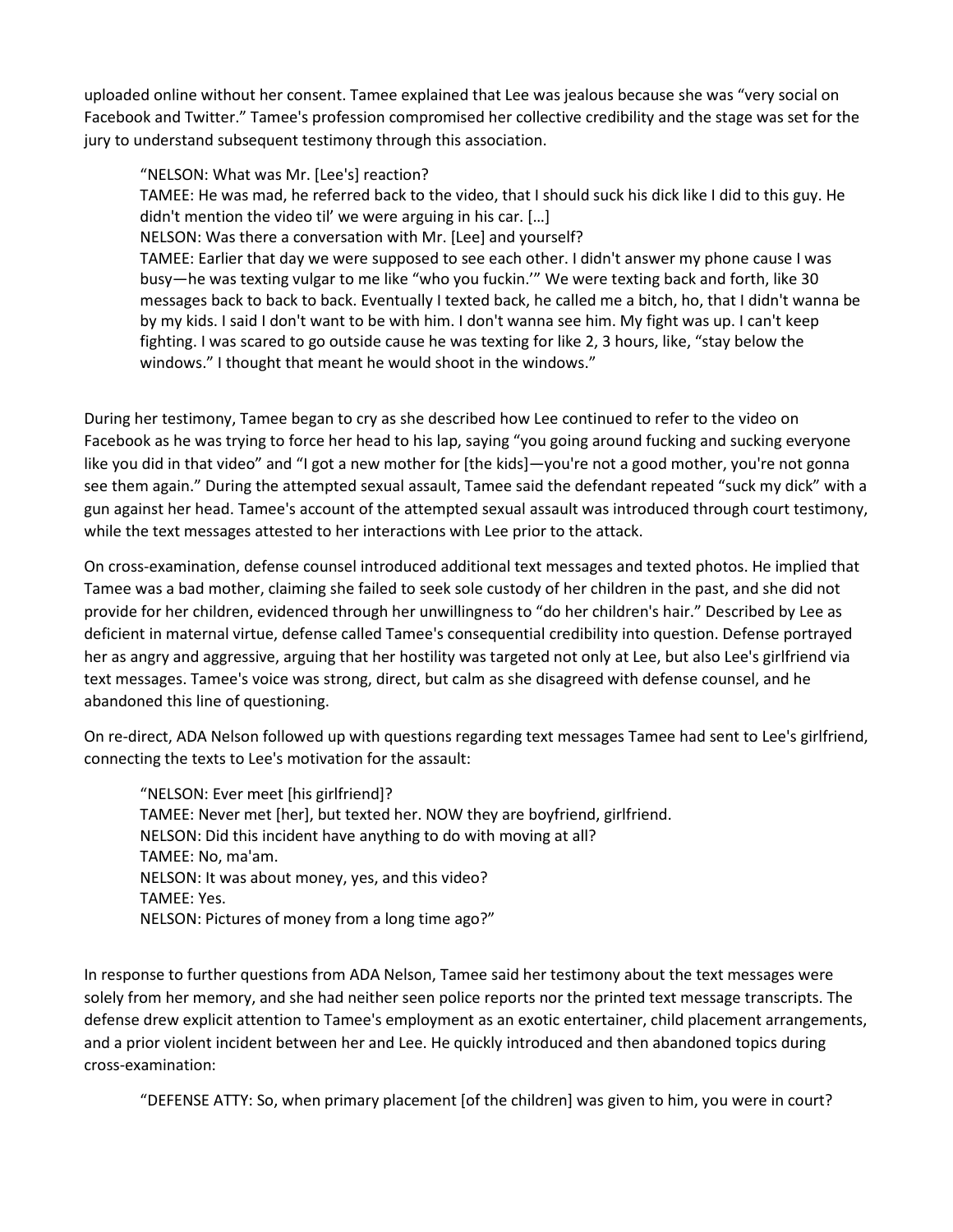TAMEE: No, I was incarcerated when he got that. When I have the kids, I'll support them, when he has them he can support them til' a court tells me otherwise. DEFENSE ATTY: You sent him a picture of money, of \$2,000, to aggravate him? TAMEE: Yes. DEFENSE ATTY: He wanted to go to Illinois, but you said no. TAMEE: I said no, you can move. You're grown, but you can't take the kids."

Now referencing the Facebook video, defense continued:

"DEFENSE ATTY: You're an exotic dancer, right? TAMEE: Yes. DEFENSE ATTY: Regarding the video of you "performing," you had no knowledge? Do you blame [Lee] for being upset? ADA: Objection."

Judge Colin sustained the prosecutor's objection based on relevance. Defense's use of the term "performing" to describe Tamee's sexual contact with her then-boyfriend connected her employment as a dancer with her sexual acts in the video. Having also mentioned her previous incarceration, the jury could view Tamee through the lens of both exotic dancing as well as criminality. Defense counsel further suggested that Tamee was hypersexual and deficiently maternal. The text messages were used to bolster Lee's contextual credibility and character, suggesting that he only needed money to support their children, and Tamee was flashing it around via a texted photo, but would not provide him with financial support.

ADA Nelson also called a detective to the stand to explain how he compared outgoing and incoming text messages between Tamee and Kelvin Lee's cell phones. The white male detective had almost 25 years of experience working for the Milwaukee Police Department, specializing in electronic evidence collection and providing credence to such forms of evidence including:

"DETECTIVE: … phone records, intercepted phone calls, intercepted text messages, analyzing phone records, cell tower locations, and then I've been involved in several wiretap investigations where the phones are one of the primary sources of evidence."

Given some limitations in the technology, the detective explained how he took photographs of every text message screen on cell phones belonging to Tamee and Lee. Screen shots were assembled on 188 pages of a court exhibit to show how each message proceeded in date- and time-stamped succession. The majority of texts were authored by Lee, and ADA Nelson asked the detective to read, and therefore animate, some of the 167 harassing and threatening text messages sent to Tamee between February 6th and March 6th 2013. The detective methodically read the texts into the record with little variance in tone or inflection, including jarring descriptions of sexualized threats and profanity. He also explained his, "experience in dealing with text messages and phone calls and conversations that deal with street language," which he thought assisted the investigation, "given [my] insight into what things mean." Among the texts read by the detective from 28 pages of Lee's messages were

"DETECTIVE: "I can't sleep. I can't get you off my mind." DETECTIVE "I'm not with you on a daily nor weekly. I need mine too." DETECTIVE "And I know you think everything a game but try me. You will never see [the kids] again. Don't call no cops because it's gonna be trouble. I don't hit women but I smack the shit out of hoes" DETECTIVE: "You serve no purpose in life. What is you here for? Just kill yourself.""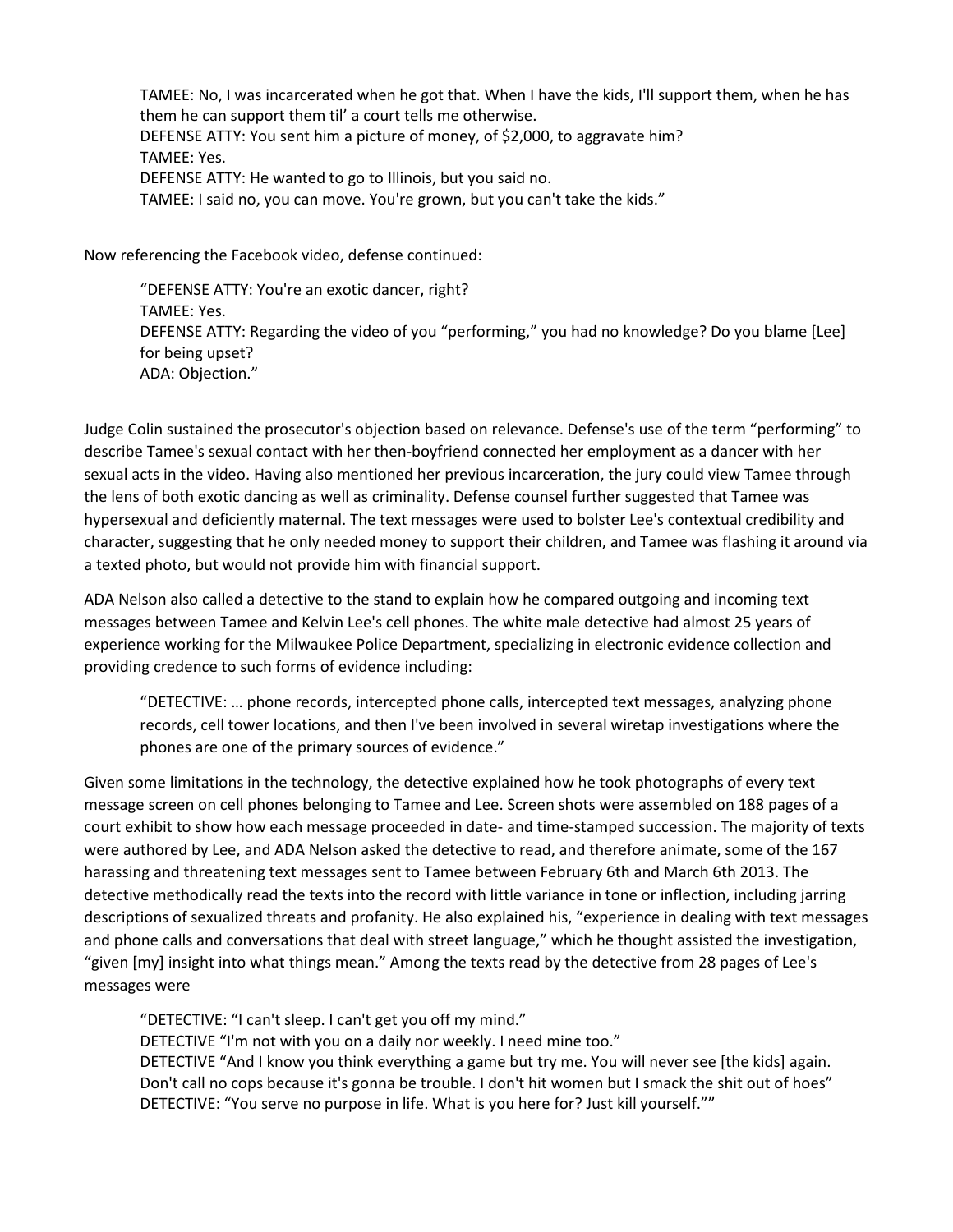The detective's monotone reading of Lee's text messages in succession spanned over 10 pages of trial transcripts and 12 minutes of court testimony. The defense did not challenge the messages, conceding that they were, in fact, sent by Lee. The witness's tone, in comparison to Tamee and the ADA, sterilized the barrage of profanity even as Lee's texts sexualized Tamee and pathologized what he and ADA Nelson called "street language," perhaps a coded term for "urban" and "black" colloquial forms. This segment of animated transcript illustrates the intersectionality of collective credibility (Schafran 1995), showing how custom and language can exclude persons of color from groups that have credibility culturally, historically, and in a court of law (Flood [ [19\]](https://0-web-b-ebscohost-com.libus.csd.mu.edu/ehost/detail/detail?vid=2&sid=a1f9e709-a899-4c8a-8212-d7889a778fc0%40sessionmgr101&bdata=JnNpdGU9ZWhvc3QtbGl2ZQ%3d%3d#bib19) ). At one point, the detective read Lee's text messages to the court, and Nelson asked him to decipher and rephrase it for the majority white jury:

"DETECTIVE: "I gotta dollar for you. Come suck my dick so I can bust in yo face. You know you want this money."

NELSON: From your experience working with street language and deciphering it, could you translate that for us into more normal parlance, please?

DETECTIVE: Just the last message you're talking about?

NELSON: Yes.

DETECTIVE: He's offering her a dollar to have sex and suck his penis and he's saying that he's going to ejaculate on her face and that he knows that she wants the money, that he would pay her for having sex with him."

Nelson, too, contributed to the pathologizing of both Tamee and Lee by asking the detective to translate the transcripts into "normal parlance." The detective was asked to read more of the text messaging exchanged a few days later, which he did with the same methodical tone:

"DETECTIVE:

10:34 PM Lee: "Wow. Everybody talking about yo dumb ass"

10:35 PM Tamee: "Whatever. Stop texting me."

10:36 PM Lee: "Come over here. We want some head, too."

10:38 PM Lee: "You coming to give us some?"

10:41PM Lee: "Well, I just take some what's good."

[…]

2:27 PM Lee: "I want my dick sucked before you go. I'll come over there. Stop playing, hoe."

[…]

4:09 PM Lee: "I'll have you robbed right now and that's on my kids.

4:30 PM Lee: "Sorry for whatever happens. Hope you be smart about it."

7:06 PM Lee: "Yeah, I see you. Imma really enjoy this, show you how I really feel."

7:15 PM Tamee: "[Kelvin], leave me the fuck alone."

7:31 PM Lee: "And Imma show you better than I can tell you. You already dead to me really."

8:11 PM Lee: "Stay away from the windows.""

The texts demonstrated the uneven nature of communication between Tamee, who sent only two texts, while Lee sent ten in this short section of the transcript. After comparing cell phones, police detectives also discovered many text messages erased from Lee's cell phone prior to confiscation. Two of these text messages were read by the detective:

"DETECTIVE: Tamee sent a message to Mr. Lee that read "delete, delete, delete. Stop wasting your time sending me novels" and another that said "leave me the fuck alone, [Kelvin].""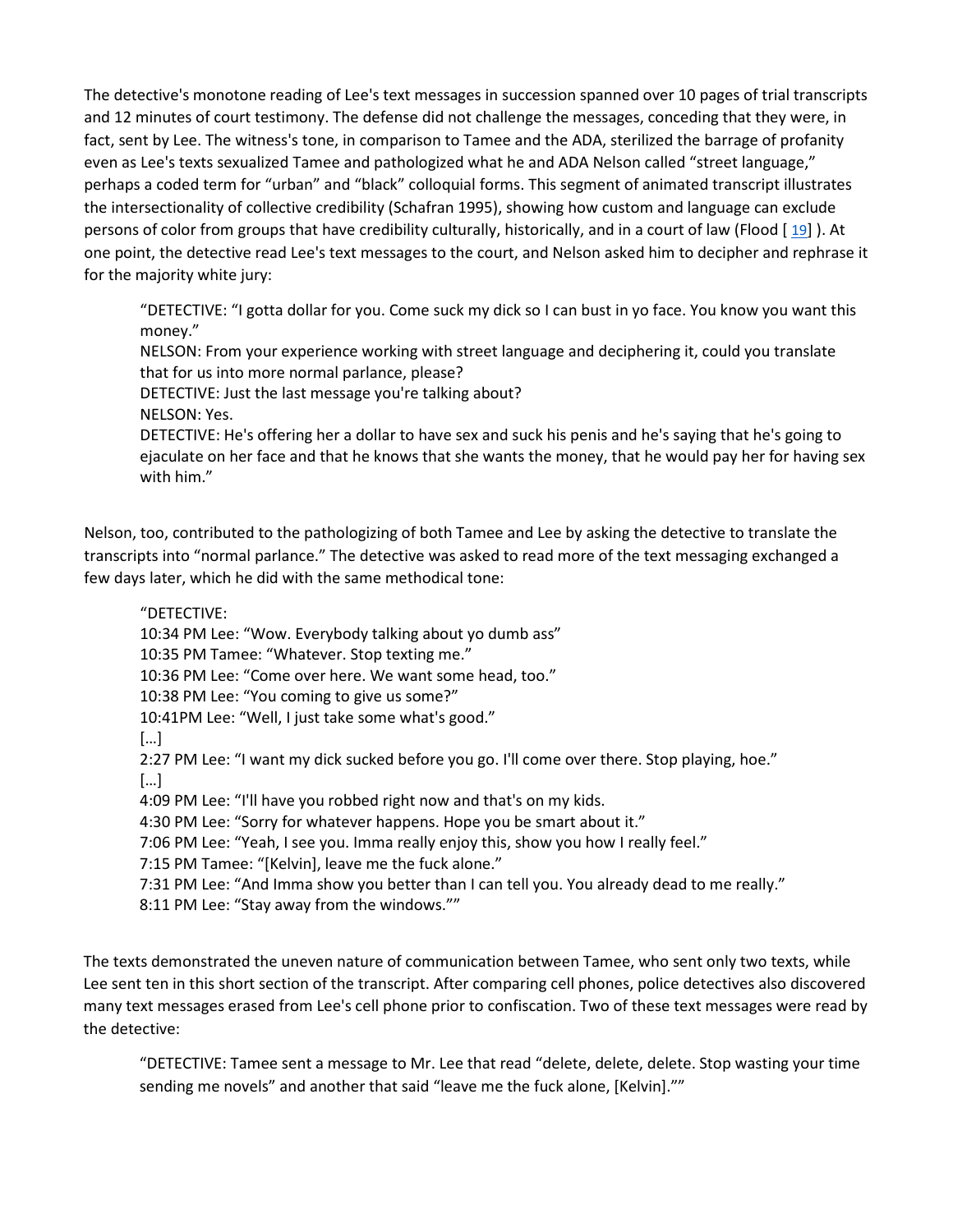Kelvin Lee then took the stand for direct examination by the defense. Following a brief description of himself and his relationship with Tamee, defense counsel asked him: "Why all the texting like this?"

"LEE: That's the way she likes it, that's how she talks, lots of trash talk. […] DEFENSE ATTY: Why send texts that you wanna get with her, have sex? LEE: Because things were probably good at the time. DEFENSE ATTY: Was there a buildup of issues before this incident? LEE: Things were okay, we were talking a bit—well in March, I tried to get her to do her daughter's hair and [Tamee's sister] said she was in jail, but it was a lie. I should know she doesn't have no time for her kids—can't do her hair—I was mad. I was told about the video on Facebook from a couple of friends that she was giving head and she said she wasn't upset about it."

Lee spoke in a smooth, honeyed tone during his testimony, deemphasizing his own agency, noting several times: "that's the way she likes it … it was because she liked it that way." Lee confirmed that he received a picture of money from Tamee on his cell phone, and claimed that Tamee sent him a text message: "I'll be rich in a week." Like the police detective before, Tamee's texts were animated by Lee, only this time with a sassy, sharp tone. By explaining that Tamee "liked" profanity-laced sexual speak, Lee questioned her consequential credibility. How could an exotic dancer truly be threatened by overtly sexual talk? Responding to defense counsel's inquiry, Lee confirmed that he sent Tamee the text "don't go by the window" but explained that he was "just messing around. She knows I would never hurt her."

On cross-examination, ADA Nelson directed the jury's attention to the text messages again:

"NELSON: Lots of your texts were about you wanting to have sex, wanting your dick sucked. How did you think she felt about this video?

LEE: She didn't care. She was rubbing it in my face."

ADA Nelson read one of his text messages again, with contempt in her voice: "I just wanna slap my dick across your face." She confirmed with Lee that Tamee was identified as "rat ho" in his cell phone contact list, and Lee again explained, "we talked like this because that's the way she likes it." Cross-examination of Lee continued:

"NELSON: Why should she stay away from windows? LEE: We were going back and forth, just trying to scare her I guess, so she thought I would do something."

ADA Nelson sharply enunciated another text message from Lee: "I see you!" Lee argued that he "just [said] I was in the area, I wasn't really there. [Tamee] said she would give me some [money], that's why I went over there." The text messages sent between authors were both raw and immediate that night, yet the animators in court could sharpen, soften, or flatten the messages as they deemed fit.

At 11:15 am on the third day of trial, the jury returned to the courtroom after a short break. ADA Nelson hauled out a large easel with white paper. On it she printed in large black letters, "Power and Control!" ADA Nelson showed the easel to the jury and declared, "He was losing control of her because she was getting sick of it. He's getting the message that she is done!" Nelson held up a large stack of paper clipped together, and waived it in the air. In emphasizing the materiality of the text messages, the content of the messages became "reality" they were substantive and quantifiable. Nelson identified 167 text messages sent from Lee to Tamee, in comparison to Tamee's 34 messages sent in response. ADA Nelson read some of the text messages again as she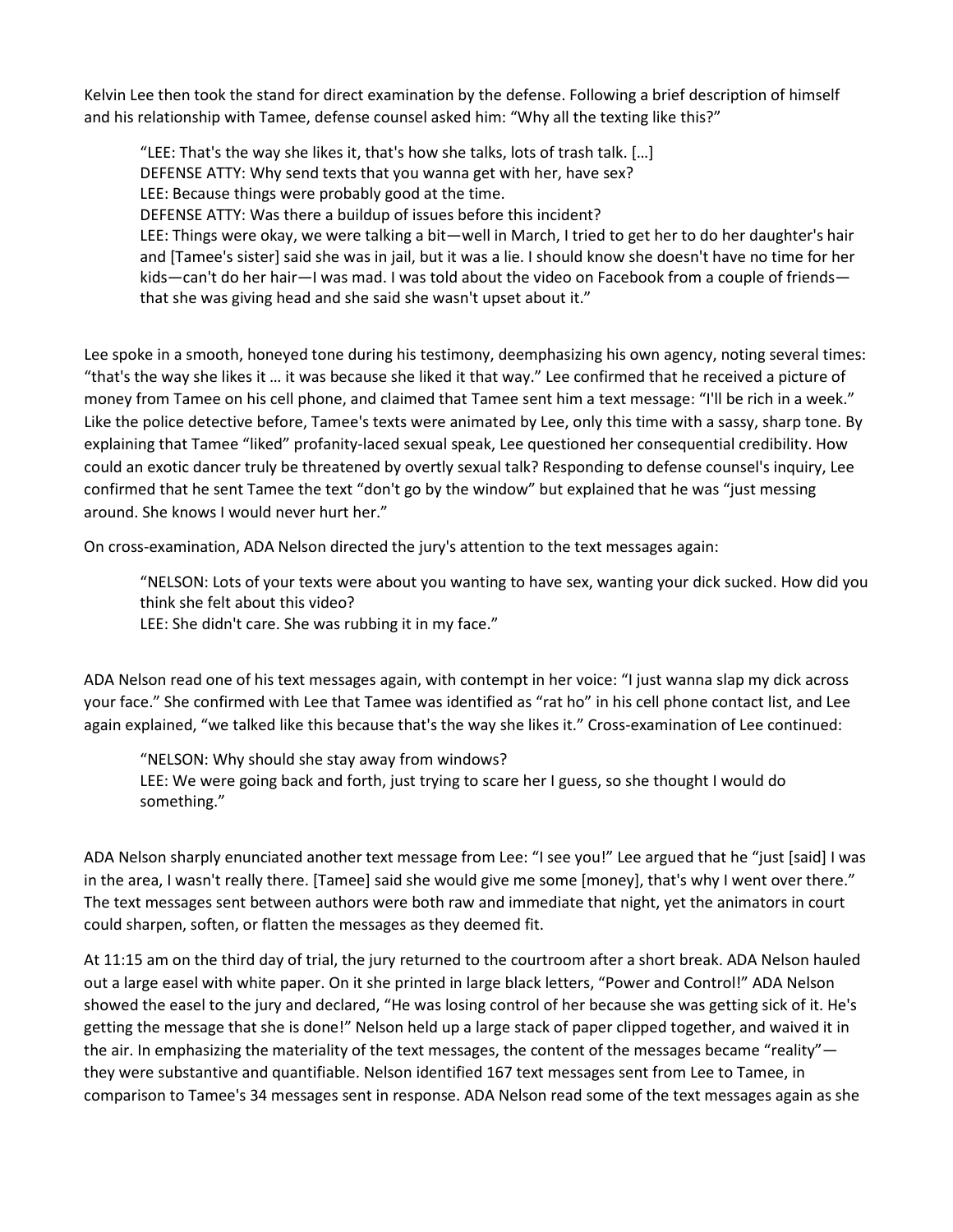paged through the exhibit. She began with a message sent by Lee to Tamee on March 5th, 2013, referencing the Facebook video:

"NELSON: "Wow. Everyone talking about your dumb ass. Well, I just take some—what's good?" Tamee's last message to him said "[Kelvin], leave me the fuck alone.""

In her animation of Lee's message, Nelson read with derision and acrimony, particularly when she emphasized the phrase, "take some." ADA Nelson reminded the jury of the erased text messages on Lee's cell phone, reading them out loud, in quick succession: "I'll have you robbed; I'll show you how I feel; you already dead to me; stay away from the windows," again channeling aggression and contempt as she animated Lee's voice. ADA Nelson steered the jury away from issues of character toward the role of text messages corroborating Tamee's earlier testimony:

"NELSON: This case isn't about whether they are parents of the year, or about cheating, or using the kids as pawns. It's about what happened that night. There is a lot more here than "she said, he said." Words are undisputed by evidence and testimony. She told us the same things here as she did with police that night. Her demeanor, when out of the car: she was hysterical, promptly calling the police right away."

Nelson wrote the charges slowly on the easel with a black sharpie: False Imprisonment and Attempted First Degree Sexual Assault/Dangerous Weapon:

"NELSON: There is no doubt about what happened in that car, because she is credible and it is corroborated by texts and by injury. These are indisputable facts. Mr. [Lee] is distorted about what happened."

While the text messages were identified as authored by Tamee and Lee, the interpretation of the transcript was contentious. Text messages, and the ways in which they are introduced and animated at trial, follow old lines of questioning that tend to rely on and reinforce tropes about victimization. On one hand, defense counsel used the text messages to corroborate Lee's testimony about Tamee and dismiss her credibility. Defense used Tamee's texted photo of \$2,000 in cash to Lee's cell phone to claim she was a tease and "she's stringing guys along." In closing arguments, however, defense counsel berated the state's case because it had nothing "material to rest on. No DNA, no fingerprints, no credibility. Nothing." Rather than legal artifact, the text messages were relegated to "just words" to be met with the same credibility assessments as other forms of testimony.

In sexual assault cases in particular, the court commonly focuses on the reliability and credibility of the victimwitness (Frohmann  $[22]$  $[22]$ ). In this case, the defense linked Tamee's collective, contextual, and consequential credibility (Schafran 1995) to the age-old trope that she asked for it, or she "gave as well as she received." Throughout the trial, defense animated the text messages to depict her as a sexually promiscuous tease, liar, and an unfit mother:

"DEFENSE ATTY: Women are just as good at power and control as men are, women just do it differently than men—tease them, and take it away."

Defense highlighted Lee's acceptable masculine conduct, noting his respectable self-presentation through his court testimony, and describing him as a "good father" who needed money to support their children, and help "doing his daughter's hair." The highly sexualized, profane, and threatening text messages animated by the prosecutor and police detective during trial were explained away by defense counsel: Tamee "liked it that way," and she "gave as good as she got." Further invalidating Tamee's tears both on the stand and as witnessed by her brother the night in question, defense cast suspicion even on the moments when Tamee's behavior conformed to stereotypical affective and gendered norms of victim behavior (Konradi  $[36]$  $[36]$ ; Taslitz  $[48]$  $[48]$ ). "She is a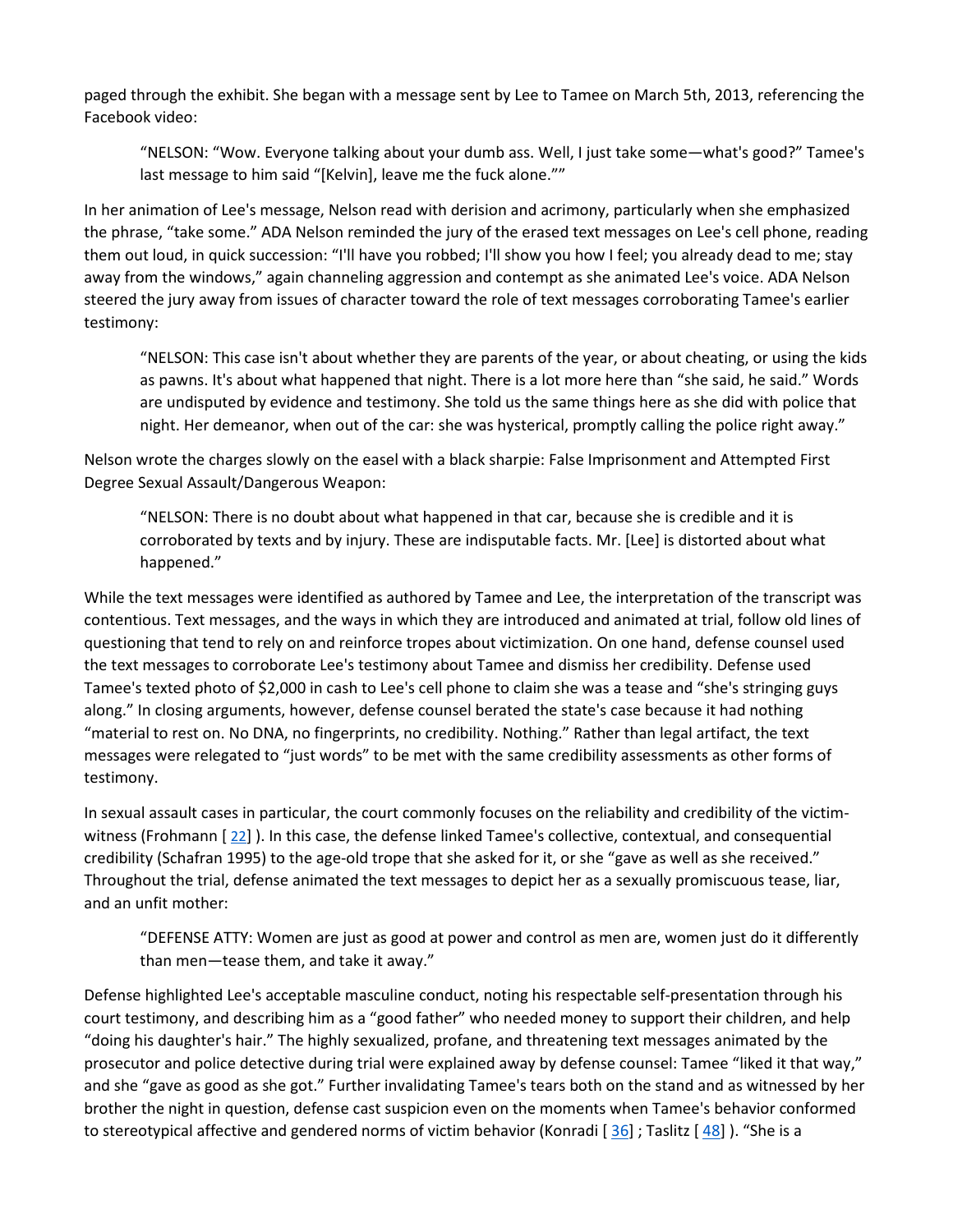performer! She's proud of that fact and she was proud of that video. She's an actress—cries a little bit, cries to get her way."

In State v. Lee, Tamee's collective and contextual credibility was centered on her roles as co-parent and mother. Defense counsel consistently called her moral integrity into question as he animated her via text messages, casting her as unfeminine, aggressive, angry, and sexually promiscuous. During testimony, Tamee presented as a strong and assertive African-American woman—in the court, she was neither vulnerable nor rapeable. Lee's texts, animated by the ADA and Tamee herself, were examples of his jealousy and hypermasculinity (Messerschmidt [ [39\]](https://0-web-b-ebscohost-com.libus.csd.mu.edu/ehost/detail/detail?vid=2&sid=a1f9e709-a899-4c8a-8212-d7889a778fc0%40sessionmgr101&bdata=JnNpdGU9ZWhvc3QtbGl2ZQ%3d%3d#bib39) ) as he sought to maintain power and control over Tamee. ADA Nelson argued that Tamee's occupational and relational status were used as leverage to take her children from her. Tamee's status as a black woman and deficient mother was put on display by multiple court actors. Her character and credibility were called into question by defense who animated her voice via text messages and assembled her story through Lee's testimonial accounts in front of a majority white jury. Both Tamee and Lee were othered and pathologized by asking the detective to "normalize" the slang being texted between two black witnesses who socially and historically hold little collective credibility. Scholars have noted that such direct challenges of rape victim credibility are amplified when they appeal to popular patriarchal notions of race and sexuality (Bunt  $[5]$  $[5]$ ; Flood  $[19]$  $[19]$ ; Gonzalez Van Cleve  $[28]$  $[28]$ ; Matoesian  $[37]$  $[37]$ ; Taslitz  $[48]$  $[48]$ ). In under 2 hours, the jury returned a not guilty verdict and the court entered judgments of acquittal on both counts.

## Conclusion

Our analysis addresses how new forms of media and communication are introduced as evidence, specifically addressing the issue of how, when, and by whom text messages can be animated during the sexual assault trial. There are various forms of talk presented in court including, but not limited to, witness testimony and recorded text produced from institutional reports. Contrary to the criticisms of faulty memory, preparation, or hearsay commonly attached to courtroom testimony, text messages assume the privileged position of accurately depicting captured talk. In most instances of testimony, however, the authors themselves animate their words in court unlike text messages which can be variably contextualized by different animators (Goffman [ [27\]](https://0-web-b-ebscohost-com.libus.csd.mu.edu/ehost/detail/detail?vid=2&sid=a1f9e709-a899-4c8a-8212-d7889a778fc0%40sessionmgr101&bdata=JnNpdGU9ZWhvc3QtbGl2ZQ%3d%3d#bib27) ).

Even as the animator performs particular utterances, they make claims about the positions and beliefs of the authors. Text messages are unique in that they reflect a record of words that have been authored and exchanged, but the prosecution and defense engage in a contest to reconcile those words within competing narratives. They deploy different bodies and rhetorical tactics to animate the texts. Most notably, the author of the text message does not necessarily animate the transcript. This stands in stark contrast to trial testimony, in which witnesses are both author and animator of their own words and experiences, and cannot quote others lest they violate rules of hearsay. By introducing text messages via different animators, attorneys create the space to question the principals' position, beliefs, and commitment to the texted utterances (Goffman [ [27\]](https://0-web-b-ebscohost-com.libus.csd.mu.edu/ehost/detail/detail?vid=2&sid=a1f9e709-a899-4c8a-8212-d7889a778fc0%40sessionmgr101&bdata=JnNpdGU9ZWhvc3QtbGl2ZQ%3d%3d#bib27) ). Text messages only become a form of corroborative evidence when prosecution and defense counsel suggest specific meanings in their animation. In order to prove their case, attorneys characterize the texts in ways that reinforce or cast doubt on different accounts of the sexual assault.

Attorneys and witnesses in State v. Moore and State v. Lee animated text messages in ways that often supported common cultural narratives about victimization, race, gender, sexuality, and familial norms (Bunt  $[5]$  $[5]$ ; Crenshaw 1993; Gonzalez Van Cleve  $[28]$  $[28]$ ; Taslitz  $[48]$  $[48]$ ). For example, in order to establish victim credibility in each case, the ADA emphasized Anna's passivity and timidity in State v. Moore, while the prosecutor downplayed Tamee's agency and anger in State v. Lee (Konradi [ [36\]](https://0-web-b-ebscohost-com.libus.csd.mu.edu/ehost/detail/detail?vid=2&sid=a1f9e709-a899-4c8a-8212-d7889a778fc0%40sessionmgr101&bdata=JnNpdGU9ZWhvc3QtbGl2ZQ%3d%3d#bib36) ). Myths about gender and sexuality attach to race as well, as they are inscribed on the victims and their bodies through text messaging. While white women are imbued with the traditional cultural imagery of mother, virgin, and whore, depictions of Latina women often oscillate between the poles of virgin and whore (García and Torres [[23\]](https://0-web-b-ebscohost-com.libus.csd.mu.edu/ehost/detail/detail?vid=2&sid=a1f9e709-a899-4c8a-8212-d7889a778fc0%40sessionmgr101&bdata=JnNpdGU9ZWhvc3QtbGl2ZQ%3d%3d#bib23)), while black women in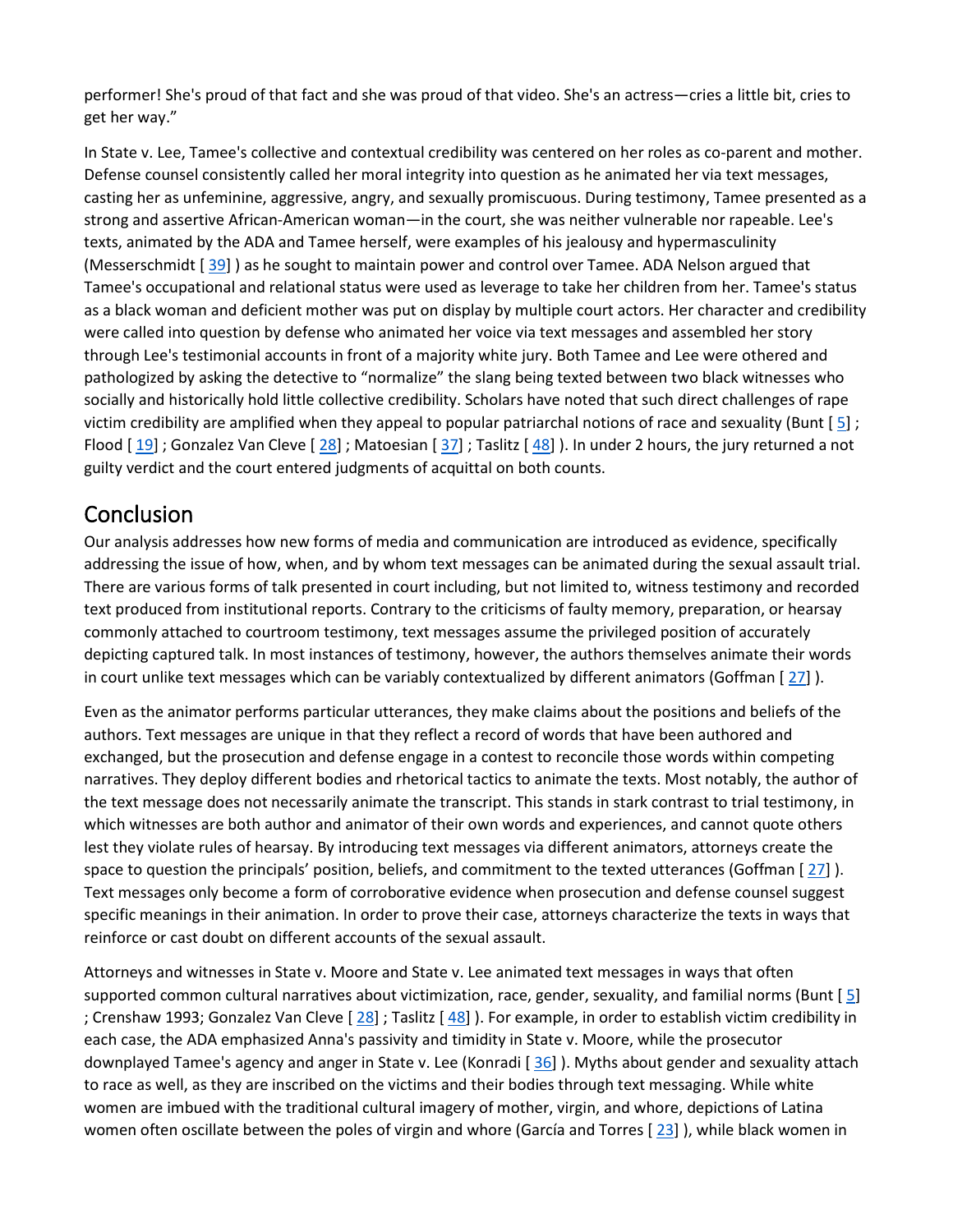particular, are regularly cast only as whore: provocative, aggressive, hypersexual, "welfare queens" unworthy of their children (Flood [ [19\]](https://0-web-b-ebscohost-com.libus.csd.mu.edu/ehost/detail/detail?vid=2&sid=a1f9e709-a899-4c8a-8212-d7889a778fc0%40sessionmgr101&bdata=JnNpdGU9ZWhvc3QtbGl2ZQ%3d%3d#bib19) ; Taslitz [ [48\]](https://0-web-b-ebscohost-com.libus.csd.mu.edu/ehost/detail/detail?vid=2&sid=a1f9e709-a899-4c8a-8212-d7889a778fc0%40sessionmgr101&bdata=JnNpdGU9ZWhvc3QtbGl2ZQ%3d%3d#bib48) ). The historically rooted stereotypes of the "jezebel" and the "mammy" deny black women the right to their sexuality as well as protection against sexual attacks (Flood [ [19\]](https://0-web-b-ebscohost-com.libus.csd.mu.edu/ehost/detail/detail?vid=2&sid=a1f9e709-a899-4c8a-8212-d7889a778fc0%40sessionmgr101&bdata=JnNpdGU9ZWhvc3QtbGl2ZQ%3d%3d#bib19) ). The descriptions of the victim-witnesses in the courtroom attest to the ideological standards of "womanhood" and "victimhood." In State v. Lee, Tamee embodied the stereotypes often applied to black women and therefore lacked collective, contextual, and consequential credibility. She presented to the jury in body, in her testimony, and in the animation of her text messages, as unknown and unsympathetic to the trier of fact (Schafran 1995) in that she was a strong, assertive, and seemingly invulnerable black woman. Because her aggressive words were preserved in the text messages, defense was able to ask her to justify them. On the stand, the police detective both pathologized "street language" and articulated Tamee's resistance to Lee's objectification and harassment, which reinforced her agency and strength but did not conform to cultural notions of "victimhood."

The prosecution used text messages to portray the defendant in State v. Lee, a black man, as stereotypically hypersexual, predatory, and criminal. However, Lee's testimony painted an altogether different picture of the meaning of the texts so that he, more than Tamee, acted as the dominant animator in the articulation of the messages, sanitizing his profane and threatening words. Lee called Tamee's virtue into question, drawing attention to her lack of conformity to standards of maternal care, while reinscribing his own gendered position as shared custodian of their children and beleaguered paternal caregiver. This extralegal logic ascribes particular gendered meanings that define how women should act and behave during or following sexual assault. Because of structures of patriarchy, Lee's care for his children earns him credit during the trial, whereas mere accusations of disinterested maternal care render Tamee unsympathetic.[[11\]](https://0-web-b-ebscohost-com.libus.csd.mu.edu/ehost/detail/detail?vid=2&sid=a1f9e709-a899-4c8a-8212-d7889a778fc0%40sessionmgr101&bdata=JnNpdGU9ZWhvc3QtbGl2ZQ%3d%3d#bib11)

Contrast this with Anna's sororal positioning illustrated by her text messages with her sister. In State v. Moore, Anna animated her own and Moore's text messages. Anna and her sister are given the opportunity to confer tone and inflection to the texts while simultaneously attaching additional thoughts and feelings related to them through added testimony. ADA Brooks further characterized Anna as "passive," and "naïve." These monikers conform to a feminized, vulnerable, and therefore rapeable subject. Anna is further introduced as a factory line worker, a subtle form of racialization that is reinforced by the other witnesses who testify. Unlike Tamee, Anna was subdued in body and testimony—quiet, tentative, and reserved on the witness stand. And unlike Lee, Moore did not testify providing no counterpoint to prosecution's characterization of him as predatory and insensitive.

This article focuses on recent forms of evidence introduced and animated in criminal court trials and provides a detailed analysis of how text messages are used in sexual assault cases. Unlike other forms of testimony, the author, animator, and principal of text messages are not one and the same. Through prosecutorial and defense tactics, text messages are mobilized as forms of evidence that reinforce gendered and raced norms and pit the voices of witnesses against their own testimony (Das  $[13]$  $[13]$ ) and oftentimes their own memory (Campbell  $[6]$  $[6]$ ). We suggest that jurors' perceptions of the content and the influence of text messages are affected as much by the animator's enactment as it is affected by the author's characterization and position—all of which hinge upon questions of corroboration and credibility. By selection of the animator (e.g., sister, defendant, detective), attorneys introduce a means through which the jury may assess the collective, contextual, and consequential credibility of witnesses.

This article demonstrates that new technology merits a fresh and in-depth look at how evidentiary decisions may transform the trial process beyond admissibility. As the primary narrators and animators of evidence in the court, attorneys maintain much of the power to frame evidence, while victim-witnesses maintain some but limited control (Orenstein  $[42]$  $[42]$ ). Prosecutors often present the experiences of victim-witnesses in ways that jurors might find most compelling and convincing (Frohmann  $[22] [21]$  $[22] [21]$  $[22] [21]$  $[22] [21]$ ; Hartley  $[31]$  $[31]$ ; Konradi  $[36]$  $[36]$ ). While attorneys addressed juror knowledge and use of cell phones and text messaging during voir dire, they did not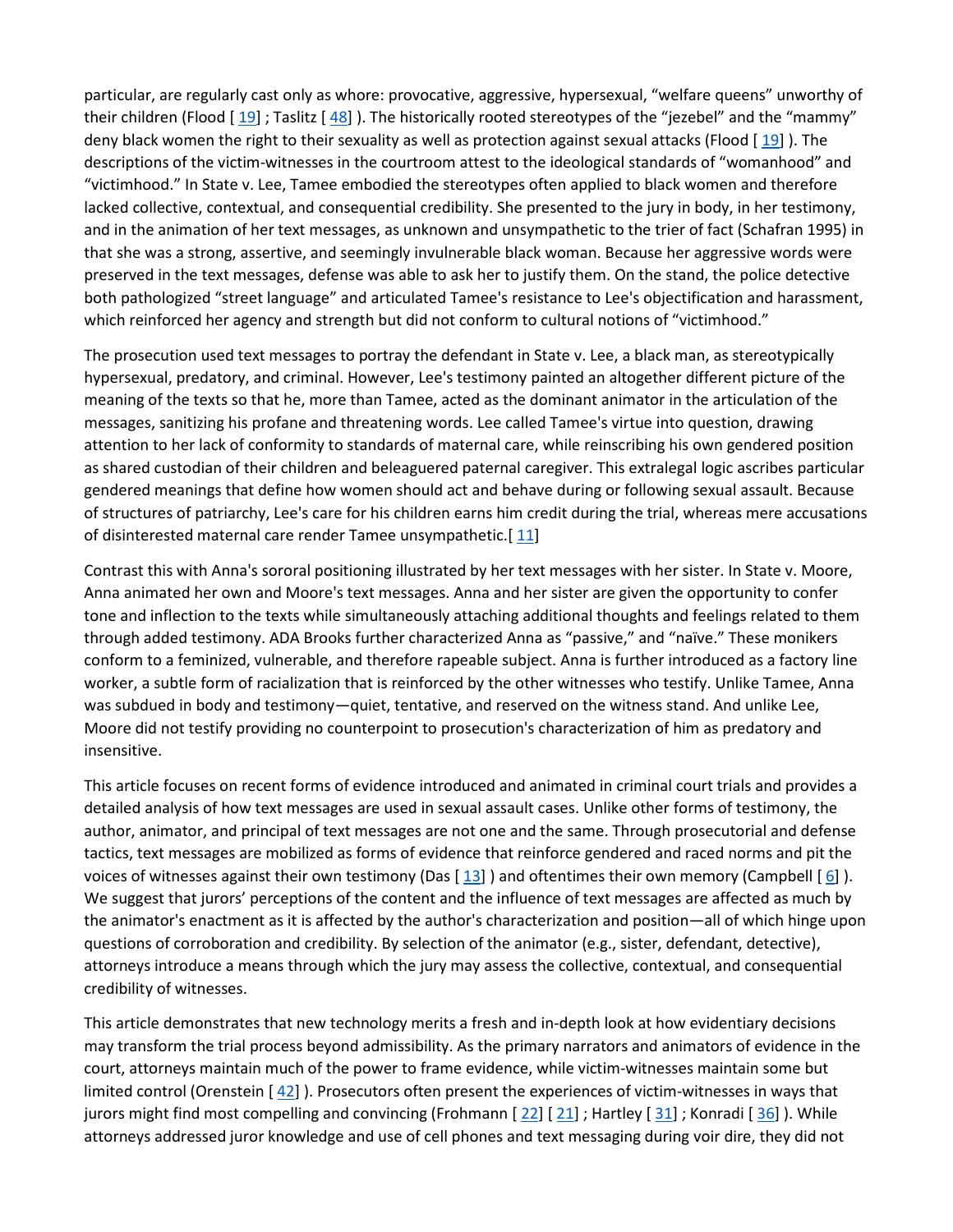attend to issues of interpretation, misconceptions, and credibility attached to said messages. Scholars have long argued that because rape myths and other extralegal factors influence the outcomes of sexual assault trials, attorneys must tackle them head on, beginning with educating the jury during voir dire (Taslitz [ [48\]](https://0-web-b-ebscohost-com.libus.csd.mu.edu/ehost/detail/detail?vid=2&sid=a1f9e709-a899-4c8a-8212-d7889a778fc0%40sessionmgr101&bdata=JnNpdGU9ZWhvc3QtbGl2ZQ%3d%3d#bib48) ). These extralegal factors, particularly around race, gender, and class, have been demonstrated to impact strategies in sexual assault prosecution (Powell et al. [ [44\]](https://0-web-b-ebscohost-com.libus.csd.mu.edu/ehost/detail/detail?vid=2&sid=a1f9e709-a899-4c8a-8212-d7889a778fc0%40sessionmgr101&bdata=JnNpdGU9ZWhvc3QtbGl2ZQ%3d%3d#bib44) ). This article suggests that variations in trial processes would likely affect attorney's evidentiary choices, selection of animators, and change the calculus regarding defendant's decisions to testify in court. The reproduction of common rape tropes via new technology also calls for renewed reflection on the impact to the victim-witness during court. Scholars have argued for victim-centered approaches to rape prosecution that yield greater control to survivors in the courtroom. Such tactics include pre-court preparation of witnesses and increased participation in the legal case (Konradi [[36\]](https://0-web-b-ebscohost-com.libus.csd.mu.edu/ehost/detail/detail?vid=2&sid=a1f9e709-a899-4c8a-8212-d7889a778fc0%40sessionmgr101&bdata=JnNpdGU9ZWhvc3QtbGl2ZQ%3d%3d#bib36); Taslitz [[48\]](https://0-web-b-ebscohost-com.libus.csd.mu.edu/ehost/detail/detail?vid=2&sid=a1f9e709-a899-4c8a-8212-d7889a778fc0%40sessionmgr101&bdata=JnNpdGU9ZWhvc3QtbGl2ZQ%3d%3d#bib48)) provided the resources for advocacy. Other suggestions include sharing general information, trial plans and strategies, addressing defense attorney cross-examination practices, and challenging cultural narratives presented in trial (Konradi [[36\]](https://0-web-b-ebscohost-com.libus.csd.mu.edu/ehost/detail/detail?vid=2&sid=a1f9e709-a899-4c8a-8212-d7889a778fc0%40sessionmgr101&bdata=JnNpdGU9ZWhvc3QtbGl2ZQ%3d%3d#bib36) ; Taslitz [[48\]](https://0-web-b-ebscohost-com.libus.csd.mu.edu/ehost/detail/detail?vid=2&sid=a1f9e709-a899-4c8a-8212-d7889a778fc0%40sessionmgr101&bdata=JnNpdGU9ZWhvc3QtbGl2ZQ%3d%3d#bib48)). Our analysis identifies the need to discuss formal rules and practices that might accompany new forms of evidence, such as text messages, as it bears upon issues of representation and credibility. Text messages seemingly settle the lacunae of "he said, she said," acting as preserved documents that can authentic conversations between trial participants in real time. However, they are highly interpretable documents that can be strategically animated by a variety of individuals to address questions of collective, contextual, and consequential credibility.

#### References

- 1. Alcoff, Linda (2006) *Visible Identities: Race, Gender and the Self*. Oxford: Oxford Univ. Press.
- 2. Bevacqua, Maria (2000) *Rape on the Public Agenda*. Boston: Northeastern Univ. Press.
- 3. Brodsky, Stanley, Michael Griffin, & Robert Cramer (2010) "The Witness Credibility Scale: An Outcome Measure for Expert Witness Research," **28** *Behavioral Sciences and the Law* 892– 907.
- 4. Burns, Robert, Marianne Constable, Justin Richland, & Winnifred Sullivan (2008) "Analyzing the Trial: Interdisciplinary Methods," **31** *Political and Legal Anthropology Rev.* 303– 29.
- 5. Bunt, Laura (2008) "A Quest for Justice in Cuzco, Peru: Race and Evidence in the Case of Mercedes Ccorimanya Lavilla," **31** *Political and Legal Anthropology Rev.* 286– 302.
- 6. Campbell, Kirsten (2002) "Legal Memories: Sexual Assault, Memory, and International Humanitarian Law," **28** *Signs* 149– 78.
- 7. Chaiken, Shelly (1980) "Heuristic Versus Systematic Information Processing and the Use of Source Versus Message Cues in Persuasion," **39** *J. of Personality* 752– 66.
- 8. Conley, John M. & William M. O'Barr (2005) *Just Words: Language and Power*. Chicago: Univ. of Chicago Press.
- 9. Corrigan, Rose (2013a) *Up against a Wall: Rape Reform and the Failure of Success*. New York: New York Univ. Press.
- 10. Corrigan, Rose (2013b) "The New Trial by Ordeal: Rape Kits, Police Practices, and the Unintended Effects of Policy Innovation," **38** *Law and Social Inquiry* 920– 49.
- 11. Cover, Robert (1983) "Foreward: *Nomos* and Narrative," **97** *Harvard Law Rev.* 4– 68.
- 12. Crenshaw, Kimberlé (1993) "Mapping the Margins: Intersectionality, Identity Politics, and Violence Against Women of Color," **43** *Stanford Law Rev.* 2141– 1299.
- 13. Das, Veena (2006) "Sexual Violence, Discursive Formations, and the State," in F. Coronil, & J. Skurski, eds., *States of Violence*. Ann Arbor: Univ. of Michigan Press.
- 14. Donovan, Roxanne & Michelle Williams (2002) "Living at the Intersection: The Effects of Racism and Sexism on Black Rape Survivors," **25** *Women and Therapy* 95– 105.
- 15. Ellison, Louise & Vanessa Munro (2009) "Reacting to Rape: Exploring Mock Jurors' Assessments of Complainant Credibility," **49** *The British J. of Criminology* 202– 19.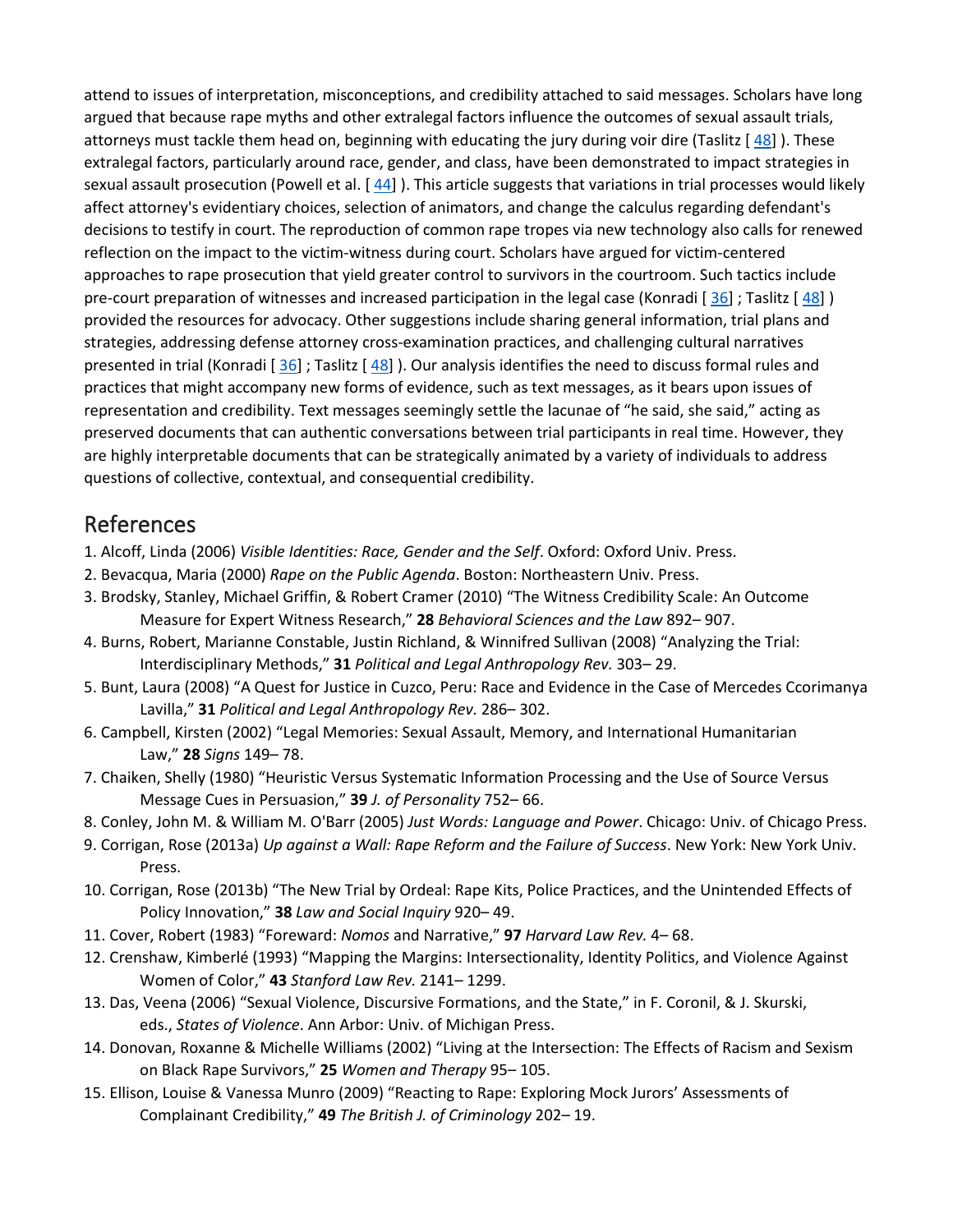- 16. Ehrlich, Susan (2001) *Representing Rape: Language and Sexual Consent*. New York: Routledge.
- 17. Estrich, Susan (1987) *Real Rape: How the Legal System Victimizes Women Who Say No*. Cambridge: Harvard Univ. Press.
- 18. Finkelstein, Sheldon & Evelyn R. Storch (2010) "Admissibility of Electronically Stored Information: It's Still the Same Story," **23** *J. of the American Academy of Matrimonial Lawyers* 45– 70
- 19. Flood, Dawn Rae (2012) *Rape in Chicago: Race, Myth and the Courts*. Champaign: Univ. of Illinois Press.
- 20. Frieden, Jonathan & Leigh M. Murray (2011) "The Admissibility of Electronic Evidence Under the Federal Rules of Evidence," **17** *Richmond J. of Law and Technology* 5– 16.
- 21. Frohmann, Lisa (1997) "Convictability and Discordant Locales: Reproducing Race, Class and Gender Ideologies in Prosecutorial Decisionmaking," **31** *Law and Society Rev.* 531– 56.
- 22. Frohmann, Lisa (1991) "Discrediting Victims' Allegations of Sexual Assault: Prosecutorial Accounts of Case Rejections," **38** *Social Problems* 213– 26.
- 23. García, Lorena & Lourdes Torres (2009) "New Directions in Latina Sexualities," **21** *NWSA J.* vii– xvi.
- 24. Gavey, Nicola (2005) *Just Sex? The Cultural Scaffolding of Rape*. New York: Routledge.
- 25. Gershon, Ilana (2010) *The Breakup 2.0: Disconnecting over New Media*. Ithaca: Cornell Univ. Press.
- 26. Glaser, Barney G. & Anselm L. Strauss (1967) *The Discovery of Grounded Theory: Strategies of Qualitative Research*. Chicago: Aldine.
- 27. Goffman, Erving (1981) *Forms of Talk*. Philadelphia: Univ. of Pennsylvania Press.
- 28. Gonzalez Van Cleve, Nicole (2016) *Crook County: Racism and Injustice in American's Largest Criminal Court*. Stanford: Stanford Law Books.
- 29. Goode, Steven (2009) "The Admissibility of Electronic Evidence," **29** *Rev. of Litigation* 1– 64.
- 30. Grant, Tim (2012) "Txt 4N6: Method, Consistency and Distinctiveness in the Analysis of SMS Text Messages," **21** *J. of Law and Policy* 467– 94.
- 31. Hartley, Carolyn (2001) "He Said, She Said': The Defense Attack of Credibility in Domestic Violence Felony Trials," **7** *Violence Against Women* 510– 44.
- 32. Holstein, James & Jaber Gubrium (2008) "Constructionist Impulses in Ethnographic Fieldwork," in J. Holstein & J. Gubrium, eds., *Handbook of Constructionist Research*. New York: Guilford Press.
- 33. Horst, Heather & Daniel Miller (2006) *The Cell Phone: An Anthropology of Communication*. New York: Bloomsbury Academic.
- 34. James Katz & Mark Aakhus, eds. (2002) *Perpetual Contact: Mobile Communication, Private Talk, Public Performance*. New York: Cambridge Univ. Press.
- 35. Kessler, Gary (2011) "Judges' Awareness, Understanding, and Application of Digital Evidence," **6** *J. of Digital Forensics, Security and Law* 55– 69.
- 36. Konradi, Amanda (2007) *Taking the Stand: Rape Survivors and the Prosecution of Rapists*. Westport: Praeger.
- 37. Matoesian, Gregory (1993) *Reproducing Rape: Domination through Talk in the Courtroom*. Chicago: Univ. of Chicago Press.
- 38. Matoesian, Gregory (2001) *Law and the Language of Identity: Discourse in the William Kennedy Smith Trial*. Oxford and New York: Oxford Univ. Press.
- 39. Messerschmidt, James (1993) *Masculinities and Crime: Critique and Reconceptualization of Theory*. Lanham: Rowman & Littlefield.
- 40. Mulla, Sameena (2014) *The Violence of Care: Rape Victims, Forensic Nurses, and Sexual Assault Intervention*. New York: New York Univ. Press.
- 41. Nagle, Jacklyn, Stanley Brodsky, & Kaycee Weeter (2014) "Gender, Smiling, and Witness Credibility in Actual Trials," **32** *Behavioral Science and the Law* 195– 206.
- 42. Orenstein, Aviva (2007) "Special Issues Raised by Rape Trials," **76** *Fordham Law Rev.* 1585– 608.
- 43. Patton, Michael (1990) *Qualitative Evaluation and Research Methods*. Newbury: Sage Publications.